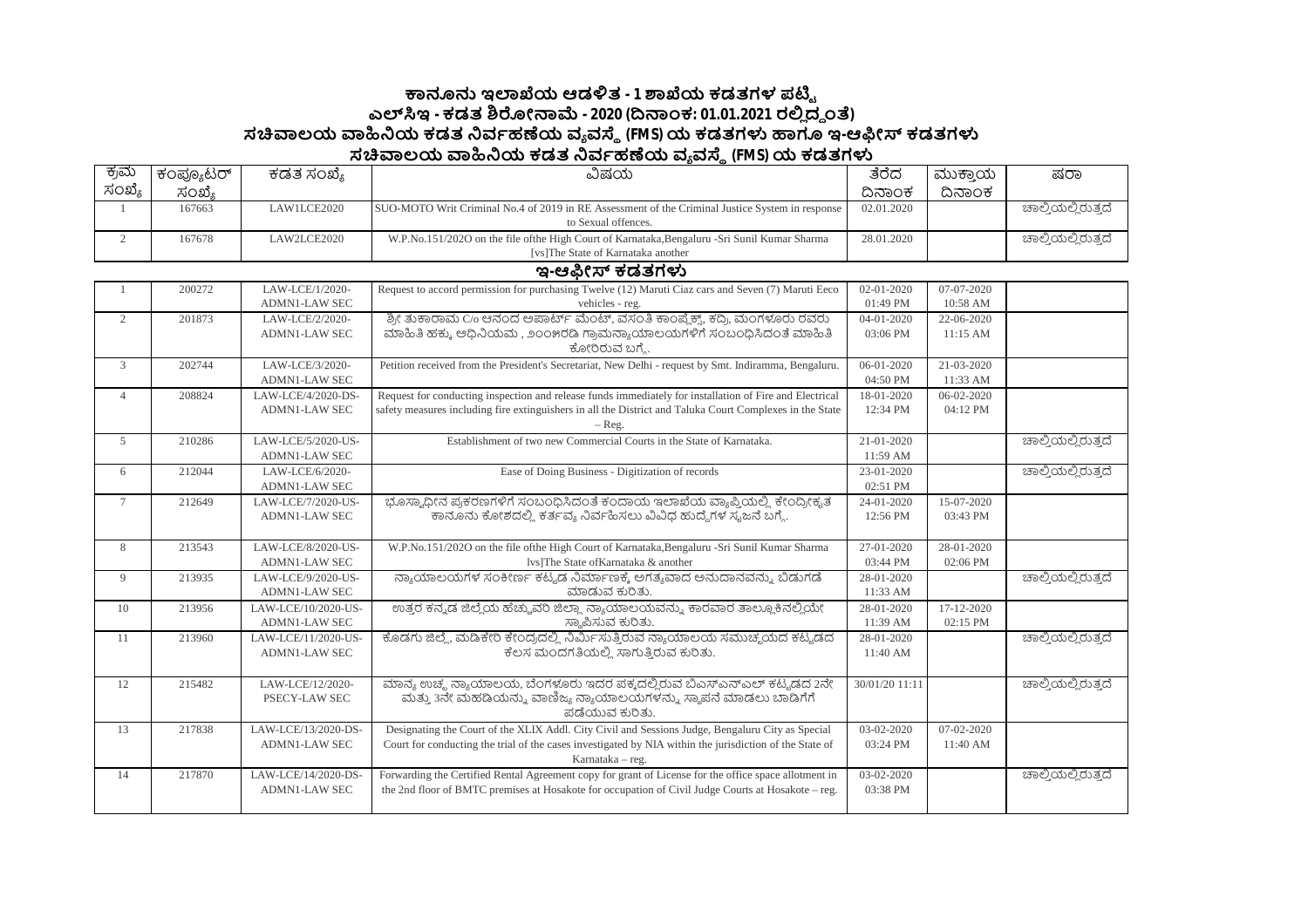| ಕ್ರಮ   | ಕಂಪ್ಯೂಟರ್ | ಕಡತ ಸಂಖ್ಯೆ           | ವಿಷಯ                                                                                                                                                                                                   | ತೆರೆದ            | ಮುಕ್ತಾಯ          | ಷರಾ                |
|--------|-----------|----------------------|--------------------------------------------------------------------------------------------------------------------------------------------------------------------------------------------------------|------------------|------------------|--------------------|
| ಸಂಖ್ಯೆ | ಸಂಖ್ಯೆ    |                      |                                                                                                                                                                                                        | ದಿನಾಂಕ           | ದಿನಾಂಕ           |                    |
| 15     | 220188    | LAW-LCE/15/2020-DS-  | Establishment of Special Court exclusively to deal with Criminal Cases related to elected MPs / MLAs                                                                                                   | 06-02-2020       | 10-07-2020       |                    |
|        |           | <b>ADMN1-LAW SEC</b> | in the State of Karnataka.                                                                                                                                                                             | 01:17 PM         | 08:55 PM         |                    |
| 16     | 222238    | LAW-LCE/16/2020-US-  | Designation of the III Addl. District and Sessions Judge, Vijayapura, as Addl. Presiding Officer of "the                                                                                               | 11-02-2020       | $05 - 10 - 2020$ |                    |
|        |           | <b>ADMN1-LAW SEC</b> | Land Acquisition, Rehabilitation and Resettlement Authority".                                                                                                                                          | 11:44 AM         | 10:35 AM         |                    |
| 17     | 222412    | LAW-LCE/17/2020-DS-  | Issuance of notification constituting the Juvenile Justice Boards as per Section 4 (2) of the Juvenile                                                                                                 | $11 - 02 - 2020$ |                  | ಚಾಲ್ತಿಯಲ್ಲಿರುತ್ತದೆ |
|        |           | <b>ADMN1-LAW SEC</b> | Justice (Care and Protection of Children) Act, 2015 and also to create Addl. Juvenile Justice Boards -                                                                                                 | 12:58 PM         |                  |                    |
|        |           |                      | reg.                                                                                                                                                                                                   |                  |                  |                    |
| 18     | 222488    | LAW-LCE/18/2020-     | Requesting for drawal of sanctioned amount of 9.15 Crores for utilizing the same for the expenses                                                                                                      | 11-02-2020       | 04-03-2020       |                    |
|        |           | <b>ADMN1-LAW SEC</b> | towards Scanning and Digitizatton of Court records - reg.                                                                                                                                              | 01:36 PM         | 11:53 AM         |                    |
| 19     | 223501    | LAW-LCE/19/2020-     | ಹೈಕೋರ್ಟ್ ಕಲಾಪದಲ್ಲಿ ಕನ್ನಡ ಬಳಸುವ ಕುರಿತು.                                                                                                                                                                 | 12-02-2020       | 20-03-2020       |                    |
|        |           | <b>ADMN1-LAW SEC</b> |                                                                                                                                                                                                        | 04:42 PM         | 02:18 PM         |                    |
| 20     | 223545    | LAW-LCE/20/2020-     | ಶ್ರೀ ಕೆ.ಎಸ್.ಪೆರಿಯಾಸ್ವಾಮಿ, ವಕೀಲರು, ಮಾಹಿತಿ ಹಕ್ಕು, ಅಧಿನಿಯಮದಡಿಯಲ್ಲಿ, ಕೋರಿರುವ                                                                                                                               | 12-02-2020       |                  | ಚಾಲ್ತಿಯಲ್ಲಿರುತ್ತದೆ |
|        |           | <b>ADMN1-LAW SEC</b> | ಮಾಹಿತಿಯನ್ನು ಒದಗಿಸುವ ಬಗ್ಗೆ.                                                                                                                                                                             | 05:08 PM         |                  |                    |
| 21     | 225202    | LAW-LCE/21/2020-US-  | Rectification of Government Orders in respect of Head of Accounts issued by the Government                                                                                                             | 15-02-2020       | 06-10-2020       |                    |
|        |           | <b>ADMN1-LAW SEC</b> | regarding purchase of new vehicle for the use of the Prl. Senior Civil Judge & CJM of Shivamogga,<br>Dharwad & Mandya and Presiding Officer of Labour Court, D.K. Mangaluru & Prisiding Officer of III | 10:48 AM         | 03:06 PM         |                    |
|        |           |                      | Addl. Labour Court, Bengaluru.                                                                                                                                                                         |                  |                  |                    |
| 22     | 225232    | LAW-LCE/22/2020-US-  | Rectification of Government Orders in respect of Head of Accounts issued by the Government                                                                                                             | 15-02-2020       |                  | ಚಾಲ್ತಿಯಲ್ಲಿರುತ್ತದೆ |
|        |           | <b>ADMN1-LAW SEC</b> | regarding purchase of new vehicle for the use of the Prl. Senior Civil Judge & CJM of Shivamogga,                                                                                                      | 11:05 AM         |                  |                    |
|        |           |                      | Dharwad & Mandya and Presiding Officer of Labour Court, D.K. Mangaluru & Prisiding Officer of III                                                                                                      |                  |                  |                    |
|        |           |                      | Addl. Labour Court, Bengaluru.                                                                                                                                                                         |                  |                  |                    |
| 23     | 228149    | LAW-LCE/23/2020-     | ಮಾಹಿತಿ ಹಕ್ಕು ಅಧಿನಿಯಮ 2005 ರಡಿ ಶ್ರೀ ಲೋಕೇಶ್ ಜಿ., ರಾಜರಾಜೇಶ್ವರಿ ನಗರ, ಬೆಂಗಳೂರು –                                                                                                                            | 19-02-2020       | 22-06-2020       |                    |
|        |           | <b>ADMN1-LAW SEC</b> | 560098 ರವರು ಮಾಹಿತಿ ಒದಗಿಸುವಂತೆ ಕೋರಿರುವ ಕುರಿತು.                                                                                                                                                          | 04:26 PM         | 11:16 AM         |                    |
| 24     | 228208    | LAW-LCE/24/2020-DS-  | ಮಹಿಳಾ ಮತ್ತು ಮಕ್ಕಳ ಅಭಿವೃದ್ಧಿ ಕಲ್ಯಾಣ ಸಮಿತಿಯ 35ನೇ ವರದಿಯಲ್ಲಿನ ಶಿಫಾರಸ್ನುಗಳ ಬಗ್ಗೆ                                                                                                                            | 19-02-2020       | 04-11-2020       |                    |
|        |           | <b>ADMN1-LAW SEC</b> | ದೌರ್ಜನ್ಯ ಪ್ರಕರಣಗಳಿಗೆ ಸಂಬಂಧಿಸಿದಂತೆ ಸಾಕ್ಷಿಗಳಿಗೆ ರಕ್ಷಣೆ ನೀಡುವ ಕುರಿತು ಕೋರ್ಟ್ ಹಾಲ್                                                                                                                          | 04:48 PM         | 05:06 PM         |                    |
|        |           |                      | ಪಕ್ಕದಲ್ಲಿ ಸಾರ್ವಜನಿಕ ಅಭಿಯೋಜಕರು (public prosecutor) ಗಳಿಗೆ ಕಛೇರಿ ಒದಗಿಸುವ ಬಗ್ಗೆ.                                                                                                                           |                  |                  |                    |
|        |           |                      |                                                                                                                                                                                                        |                  |                  |                    |
| 25     | 235233    | LAW-LCE/25/2020-     | ಮಾನ್ಯ ವಿಧಾನ ಸಭೆಯ ಸದಸ್ಯರಾದ ಶ್ರೀ ಸೋಮಲಿಂಗಪ್ಪ. ಎಂ. ಎಸ್. (ಸಿರಗುಪ್ಪ) ಇವರ ಚುಕ್ಕೆ                                                                                                                              | 02-03-2020       | 18-03-2020       |                    |
|        |           | <b>ADMN1-LAW SEC</b> | ಗುರುತಿಲ್ಲದ ಪ್ರಶ್ನೆ ಸಂಖ್ಯೆ: 1038ಕ್ಕೆ ಉತ್ತರಿಸುವ ಬಗ್ಗೆ                                                                                                                                                    | 01:20 PM         | 03:00 PM         |                    |
| 26     | 235257    | LAW-LCE/26/2020-     | ಮಾನ್ಯ ವಿಧಾನ ಸಭೆಯ ಸದಸ್ಯರಾದ ಶ್ರೀ ಶಿವಶಂಕರ ರೆಡ್ಡಿ. ಎನ್. ಹೆಚ್. (ಗೌರಿಬಿದನೂರು) ಇವರ                                                                                                                            | 02-03-2020       | 18-03-2020       |                    |
|        |           | <b>ADMN1-LAW SEC</b> | ಚುಕ್ಕೆ ಗುರುತಿಲ್ಲದ ಪ್ರಶ್ನೆ ಸಂಖ್ಯೆ: 1124ಕ್ಕೆ ಉತ್ತರಿಸುವ ಬಗ್ಗೆ                                                                                                                                             | 01:26 PM         | 02:57 PM         |                    |
| 27     | 235269    | LAW-LCE/27/2020-     | ಮಾನ್ಯ ವಿಧಾನ ಸಭೆಯ ಸದಸ್ಯರಾದ ಶ್ರೀ ಅಜಯ್ ಧರ್ಮ ಸಿಂಗ್ ಡಾ: (ಜೀವರ್ಗಿ) ಇವರ ಚುಕ್ಕೆ                                                                                                                                | 02-03-2020       | 18-03-2020       |                    |
|        |           | <b>ADMN1-LAW SEC</b> | ಗುರುತಿಲ್ಲದ ಪ್ರಶ್ನೆ ಸಂಖ್ಯೆ: 1070ಕ್ಕೆ ಉತ್ತರಿಸುವ ಬಗ್ಗೆ                                                                                                                                                    | 01:31 PM         | 02:54 PM         |                    |
| 28     | 235277    | LAW-LCE/28/2020-     | ಮಾನ್ಯ ವಿಧಾನ ಸಭೆಯ ಸದಸ್ಯರಾದ ಶ್ರೀ ದೊಡ್ಡ ಗೌಡರ ಮಹಾಂತೇಶ ಬಸವಂತರಾಯ (ಕಿತ್ತೂರು)                                                                                                                                  | 02-03-2020       | 18-03-2020       |                    |
|        |           | <b>ADMN1-LAW SEC</b> | ಇವರ ಚುಕ್ಕೆ ಗುರುತಿಲ್ಲದ ಪ್ರಶ್ನೆ ಸಂಖ್ಯೆ: 853ಕ್ಕೆ ಉತ್ತರಿಸುವ ಬಗ್ಗೆ.                                                                                                                                         | 01:34 PM         | 02:55 PM         |                    |
| 29     | 235369    | LAW-LCE/29/2020-     | ಶ್ರೀ ಎಸ್. ಕುಮಾರ ಬಂಗಾರಪ್ಪ ರವರ ನಿಯಮ 73ರ ಅಡಿಯಲ್ಲಿ ಗಮನ ಸೆಳೆಯುವ ಸೂಚನೆ.                                                                                                                                      | $02 - 03 - 2020$ | 10-09-2020       |                    |
|        |           | ADMN1-LAW SEC        |                                                                                                                                                                                                        | 02:59 PM         | 01:52 PM         |                    |
| 30     | 235975    | LAW-LCE/30/2020-     | ವಿಧಾನ ಸಭೆಯ ಭರವಸೆ ಸಂಖ್ಯೆ 01/2019ಕ್ಕೆ ಉತ್ತರಿಸುವ ಬಗ್ಗೆ.                                                                                                                                                   | 03-03-2020       |                  | ಚಾಲ್ತಿಯಲ್ಲಿರುತ್ತದೆ |
|        |           | <b>ADMN1-LAW SEC</b> |                                                                                                                                                                                                        | 10:28 AM         |                  |                    |
| 31     | 239171    | LAW-LCE/31/2020-US-  | ವಿಧಾನ ಪರಿಷತ್ತಿನ ಮಾನ್ಯ ಸದಸ್ಯರಾದ ಶ್ರೀ ಐವನ್ ಡಿ'ಸೋಜಾ ರವರು ನಿಯಮ - 72 ರಲ್ಲಿ                                                                                                                                  | 05-03-2020       | 19-05-2020       |                    |
|        |           | <b>ADMN1-LAW SEC</b> | ಕೋರಿರುವ ಪ್ರಶ್ನೆಗೆ ಉತ್ತರವನ್ನು ಒದಗಿಸುವ ಬಗ್ಗೆ                                                                                                                                                             | 03:33 PM         | 02:59 PM         |                    |
| 32     | 240044    | LAW-LCE/32/2020-US-  | ರಾಯಚೂರು ಜಿಲ್ಲೆಯ ಮಾನ್ವಿ, ತಾಲ್ಲೂಕಿನಲ್ಲಿ ಹಿರಿಯ ಸಿವಿಲ್ ನ್ಯಾಯಾಧೀಶರು ಮತ್ತು                                                                                                                                   | 06-03-2020       |                  | ಚಾಲ್ಲಿಯಲ್ಲಿರುತ್ತದೆ |
|        |           | <b>ADMN1-LAW SEC</b> | ಜೆ.ಎಂ.ಎಫ್.ಸಿ ನ್ಯಾಯಾಲಯವನ್ನು ಸ್ಮಾಪಿಸುವ ಬಗ್ಗೆ.                                                                                                                                                            | 01:00 PM         |                  |                    |
| 33     | 240055    | LAW-LCE/33/2020-US-  | ಬೆಳಗಾವಿ ಜಿಲ್ಲೆಯ ಕಾಗವಾಡ ತಾಲ್ಲೂಕಿನಲ್ಲಿ ಸಿವಿಲ್ ನ್ಯಾಯಾಧೀಶರು ಮತ್ತು ಜೆ.ಎಂ.ಎಫ್.ಸಿ                                                                                                                             | 06-03-2020       |                  | ಚಾಲ್ಕಿಯಲ್ಲಿರುತ್ತದೆ |
|        |           | <b>ADMN1-LAW SEC</b> | ನ್ಯಾಯಾಲಯವನ್ನು ಸ್ಥಾಪಿಸುವ ಬಗ್ಗೆ.                                                                                                                                                                         | 01:04 PM         |                  |                    |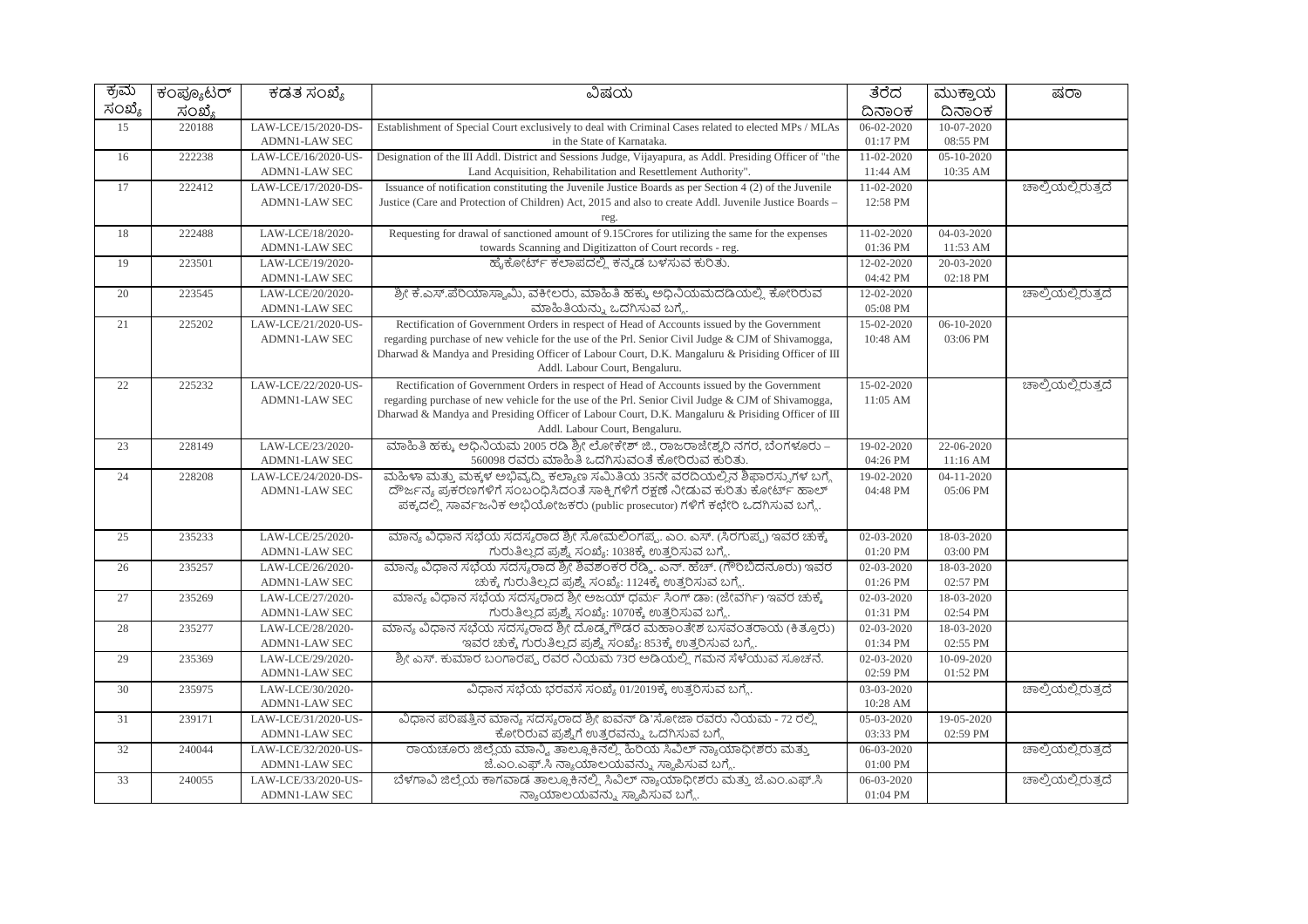| ಕ್ರಮ   | ಕಂಪ್ಯೂಟರ್ | ಕಡತ ಸಂಖ್ಯೆ                               | ವಿಷಯ                                                                                                                              | ತೆರೆದ                  | ಮುಕ್ತಾಯ                | ಷರಾ                |
|--------|-----------|------------------------------------------|-----------------------------------------------------------------------------------------------------------------------------------|------------------------|------------------------|--------------------|
| ಸಂಖ್ಯೆ | ಸಂಖ್ಯೆ    |                                          |                                                                                                                                   | ದಿನಾಂಕ                 | ದಿನಾಂಕ                 |                    |
| 34     | 240154    | LAW-LCE/34/2020-US-                      | Shifting of the court of I Addl. Prl. Judge, Family Court, Dharwad to Hubballi.                                                   | $06 - 03 - 2020$       | 15-07-2020             |                    |
|        |           | <b>ADMN1-LAW SEC</b>                     |                                                                                                                                   | 01:34 PM               | 03:43 PM               |                    |
| 35     | 241103    | LAW-LCE/35/2020-                         | ರಬಕವಿ ಬನಹಟ್ಟಿ ನೂತನ ತಾ ಘೋಷಣೆಯಾದ ಪ್ರಯುಕ್ತ ನರೆಯ ಮೂಧೋಳ ತಾ                                                                             | 07-03-2020             | 23-06-2020             |                    |
|        |           | ADMN1-LAW SEC                            | ಮಹಲಿಂಹಪೂರ ಠಾಣೆಗೆ ವರ್ಗಾವಣೆ ಮಾಡುವ ಕುರಿತು                                                                                            | 11:28 AM               | 11:50 AM               |                    |
| 36     | 241509    | LAW-LCE/36/2020-                         | ಮಾನ್ಯ ವಿಧಾನ ಸಭೆಯ ಸದಸ್ಯರಾದ ಶ್ರೀ ಉಮಾನಾಥ.ಎ. ಕೋಟ್ಯಾನ್ (ಮೂಡಬಿದ್ರೆ) ಇವರ ಚುಕ್ಕೆ                                                          | 07-03-2020             | 18-03-2020             |                    |
|        |           | ADMN1-LAW SEC                            | ಗುರುತಿಲ್ಲದ ಪ್ರಶ್ನೆ ಸಂಖ್ಯೆ: 2150 ಕ್ಕೆ ಉತ್ತರಿಸುವ ಬಗ್ಗೆ                                                                              | 01:23 PM               | 02:58 PM               |                    |
| 37     | 243708    | LAW-LCE/37/2020-<br>ADMN1-LAW SEC        | ರಿಜಿಸ್ಟ್ರಾರ್ ಜನರಲ್, ಕರ್ನಾಟಕ ಉಚ್ಚ ನ್ಯಾಯಾಲಯ, ಬೆಂಗಳೂರು ಇವರಿಗೆ ವರ್ಗಾಯಿಸುವ<br>ಸ್ವೀಕೃತಿಗಳು / ಮನವಿಗಳು.                                   | 10-03-2020<br>01:17 PM |                        | ಚಾಲ್ತಿಯಲ್ಲಿರುತ್ತದೆ |
| 38     | 244135    | LAW-LCE/38/2020-DS-                      | ಧಾರವಾಡದಲ್ಲಿರುವ ಹಳೆಯ ತಾಲ್ಲೂಕು ನ್ಯಾಯಾಲಯ ಕಟ್ಟಡದಲ್ಲಿ ಲೋಕಾಯುಕ್ತ ಸಂಸ್ಥೆಯ                                                                | 10-03-2020             |                        | ಚಾಲ್ತಿಯಲ್ಲಿರುತ್ತದೆ |
|        |           | <b>ADMN1-LAW SEC</b>                     | ಕಚೇರಿಗೆ ಸ್ಮಳಾವಕಾಶವನ್ನು ಒದಗಿಸುವ ಕುರಿತು.                                                                                            | 03:51 PM               |                        |                    |
| 39     | 244178    | LAW-LCE/39/2020-DS-                      | ಗದಗ ಜಿಲ್ಲೆಯ ಗಜೇಂದ್ರ ಗಡ ತಾಲ್ಲೂಕಿನಲ್ಲಿ ಸಿವಿಲ್ ನ್ಯಾಯಾಧೀಶರು ಮತ್ತು ಜೆ.ಎಂ.ಎಫ್.ಸಿ.                                                       | 10-03-2020             |                        | ಚಾಲ್ತಿಯಲ್ಲಿರುತ್ತದೆ |
|        |           | <b>ADMN1-LAW SEC</b>                     | ನ್ಯಾಯಾಲಯವನ್ನು ಸ್ಥಾಪಿಸುವ ಬಗ್ಗೆ.                                                                                                    | 04:07 PM               |                        |                    |
| 40     | 244801    | LAW-LCE/40/2020-                         | Rajya Sabha Provisionally admitted starred / unstarred Diary No. S 4994 - raised by Shri Ravi Prakash                             | 11-03-2020             | 22-06-2020             |                    |
|        |           | ADMN1-LAW SEC                            | verma, M.P.                                                                                                                       | 11:36 AM               | 11:15 AM               |                    |
| 41     | 245840    | LAW-LCE/41/2020-                         | ಮಾನ್ಯ ವಿಧಾನ ಪರಿಷತ್ತಿನ ಸದಸ್ಯರಾದ ಶ್ರೀ ಶ್ರೀಕಾಂತ್ ಎಲ್ . ಘೋಟ್ಕೆಕರ್  ಇವರು ಶೂನ್ಯ                                                         | 12-03-2020             | 13-05-2020             |                    |
|        |           | <b>ADMN1-LAW SEC</b>                     | ವೇಳೆಯಲ್ಲಿ ಪ್ರಸ್ತಾಪಿಸಿರುವಂತೆ ಕಾರವಾರ ಜಿಲ್ಲೆಯ ಜೋಯಡಾ ತಾಲ್ಲೂಕಿನಲ್ಲಿ ಸಿವಿಲ್                                                             | 11:26 AM               | 03:41 PM               |                    |
|        |           |                                          | ನ್ಯಾಯಾಲಯ ಸ್ಥಾಪಿಸುವ ಕುರಿತು                                                                                                         |                        |                        |                    |
| 42     | 245843    | LAW-LCE/42/2020-US-                      | Conferring the powers under the Scheduled Castes and Scheduled Tribes (Prevention of Atrocities) Act                              | 12-03-2020             | $05 - 10 - 2020$       |                    |
|        | 245850    | <b>ADMN1-LAW SEC</b>                     | to 31newly created Fast Track Special Courts - reg<br>ಮಾನ್ಯ ವಿಧಾನ ಸಭೆಯ ಸದಸ್ಯರಾದ ಶ್ರೀ ಮಹದೇವ ಕೆ. ಪಿರಿಯಾಪಟ್ಟಣ, ವಿಧಾನ ಸಭಾ ಕ್ಷೇತ್ರ ಇವರ | 11:27 AM<br>12-03-2020 | 03:47 PM<br>21-03-2020 |                    |
| 43     |           | LAW-LCE/43/2020-<br><b>ADMN1-LAW SEC</b> | ನಿಯಮ 351 ರ ನಿಯಮದ ಸೂಚನೆಗೆ ಉತ್ತರಿಸುವ ಬಗ್ಗೆ                                                                                          | 11:30 AM               | 11:21 AM               |                    |
| 44     | 246751    | LAW-LCE/44/2020-                         | ವಿಧಾನ ಪರಿಷತ್ತಿನ ಸದಸ್ಯರಾದ ಶ್ರೀ ಎನ್.ಎಸ್. ಭೋಸರಾಜು (ವಿಧಾನ ಸಭೆಯಿಂದ                                                                     | 12-03-2020             | 07-07-2020             |                    |
|        |           | <b>ADMN1-LAW SEC</b>                     | ಚುನಾಯಿತರಾದವರು) ಇವರ ಚುಕ್ಕೆ ಗುರುತಿಲ್ಲದ ಪ್ರಶ್ನೆ ಸಂಖ್ಯೆ: 1532ಕ್ಕೆ ಉತ್ತರಿಸುವ ಬಗ್ಗೆ                                                     | 04:35 PM               | 10:58 AM               |                    |
| 45     | 246769    | LAW-LCE/45/2020-                         | ವಿಧಾನ ಪರಿಷತ್ತಿನ ಸದಸ್ಯರಾದ ಶ್ರೀ ಘೋಟ್ನೆಕರ ಶ್ರೀಕಾಂತ ಲಕ್ಷ್ಮಣ (ಸ್ಥಳೀಯ ಸಂಸ್ಥೆಗಳ ಕ್ಷೇತ್ರ) ಇವರ                                             | 12-03-2020             | 13-05-2020             |                    |
|        |           | ADMN1-LAW SEC                            | ಚುಕ್ಕೆ ಗುರುತಿಲ್ಲದ ಪ್ರಶ್ನೆ ಸಂಖ್ಯೆ: 1419ಕ್ಕೆ ಉತ್ತರಿಸುವ ಬಗ್ಗೆ                                                                        | 04:41 PM               | 03:41 PM               |                    |
| 46     | 246789    | LAW-LCE/46/2020-                         | ವಿಧಾನ ಪರಿಷತ್ತಿನ ಸದಸ್ಯರಾದ ಶ್ರೀ ಎನ್.ಎಸ್. ಬೋಸರಾಜು (ವಿಧಾನ ಸಭೆಯಿಂದ                                                                     | 12-03-2020             | 13-05-2020             |                    |
|        |           | <b>ADMN1-LAW SEC</b>                     | ಚುನಾಯಿತರಾದವರು) ಇವರ ಚುಕ್ಕೆ ಗುರುತಿಲ್ಲದ ಪ್ರಶ್ನೆ ಸಂಖ್ಯೆ: 1532ಕ್ಕೆ ಉತ್ತರಿಸುವ ಬಗ್ಗೆ                                                     | 04:45 PM               | 03:40 PM               |                    |
| 47     | 246876    | LAW-LCE/47/2020-                         | ಮಾನ್ಯ ವಿಧಾನ ಸಭೆಯ ಸದಸ್ಯರಾದ ಶ್ರೀ ರಘುಪತಿ ಭಟ್.ಕೆ. (ಉಡುಪಿ) ಇವರ ಚುಕ್ಕೆ ಗುರುತಿಲ್ಲದ ಪ್ರಶ್ನೆ                                               | 12-03-2020             | 19-05-2020             |                    |
|        |           | <b>ADMN1-LAW SEC</b>                     | ಸಂಖ್ಯೆ: 1533ಕ್ಕೆ ಉತ್ತರಿಸುವ ಬಗ್ಗೆ                                                                                                  | 05:16 PM               | 02:56 PM               |                    |
| 48     | 249411    | LAW-LCE/48/2020-                         | ಶ್ರೀ ಕೆ.ಜಯರಾಮ್ ಬಲ್ಯಾಯ, ಮಂಗಳೂರು ರವರು ಸಾರ್ವಜನಿಕ ಕುಂದುಕೊರತೆಗಳಡಿ ಸಲ್ಲಿಸಿರುವ                                                           | 16-03-2020             | 04-08-2020             |                    |
|        |           | <b>ADMN1-LAW SEC</b>                     | ಮನವಿ.                                                                                                                             | 04:47 PM               | 04:10 PM               |                    |
| 49     | 249670    | LAW-LCE/49/2020-DS-                      | ಹೊಸದಾಗಿ ರಚನೆಗೊಂಡ ಕಾಳಗಿ ಹೊಸ ತಾಲ್ಲೂಕಿನಲ್ಲಿ ನ್ಯಾಯಾಲಯವನ್ನು ಸ್ಥಾಪಿಸುವ ಹಾಗೂ                                                             | 17-03-2020             |                        | ಚಾಲ್ತಿಯಲ್ಲಿರುತ್ತದೆ |
|        |           | ADMN1-LAW SEC                            | ಕಾಳಗಿ ತಾಲ್ಲೂಕಿನ ನ್ಯಾಯಾಲಯದ ಮೇಲ್ಮನವಿ ಪ್ರಾಧಿಕಾರದ ಅಧಿಕಾರ ವ್ಯಾಪ್ತಿಯನ್ನು ಕಲಬುರಗಿ<br>ಜಿಲ್ಲಾ ನ್ಯಾಯಾಲಯದ ವ್ಯಾಪ್ತಿಗೆ ಒಳಪಡಿಸುವ ಬಗ್ಗೆ          | 10:15 AM               |                        |                    |
| 50     | 249708    | LAW-LCE/50/2020-DS-                      | Exclusion of 13 villages from the jurisdiction of the court of Civil Judge & JMFC., Shahabad and                                  | 17-03-2020             | 26-09-2020             |                    |
|        |           | <b>ADMN1-LAW SEC</b>                     | including the same to the jurisdiction of the court of Civil Judge & JMFC., Chittapur in Kalaburagi                               | 10:41 AM               | 12:40 PM               |                    |
|        |           |                                          | District.                                                                                                                         |                        |                        |                    |
| 51     | 250459    | LAW-LCE/51/2020-                         | ರಾಜ್ಯಸಭೆ ಪ್ರಶ್ನೆ ಸಂಖ್ಯೆ: S 5327 ಕ್ಕೆ ಮಾಹಿತಿ ಒದಗಿಸುವ ಬಗ್ಗೆ.                                                                        | 17-03-2020             |                        | ಚಾಲ್ತಿಯಲ್ಲಿರುತ್ತದೆ |
|        |           | <b>ADMN1-LAW SEC</b>                     |                                                                                                                                   | 04:00 PM               |                        |                    |
| 52     | 251083    | LAW-LCE/52/2020-                         | Rajya Sabha Starred / Unstarred Diary No. U 4089, S6512 - reg. Fast Track Courts in Telangana.                                    | 18-03-2020             |                        | ಚಾಲ್ಲಿಯಲ್ಲಿರುತ್ತದೆ |
|        |           | ADMN1-LAW SEC                            |                                                                                                                                   | 11:56 AM               |                        |                    |
| 53     | 251278    | LAW-LCE/53/2020-<br><b>ADMN1-LAW SEC</b> | Rajya Sabha Starred/Unstarred Diary No. S6614-reg. Funds for Fast Track Courts.                                                   | 18-03-2020<br>01:10 PM | 04-08-2020<br>12:53 PM |                    |
| 54     | 252704    | LAW-LCE/54/2020-                         | Lok Saha Question Unstarred Diary No. 11932.                                                                                      | 19-03-2020             | 08-10-2020             |                    |
|        |           | <b>ADMN1-LAW SEC</b>                     |                                                                                                                                   | 03:50 PM               | 01:37 PM               |                    |
|        |           |                                          |                                                                                                                                   |                        |                        |                    |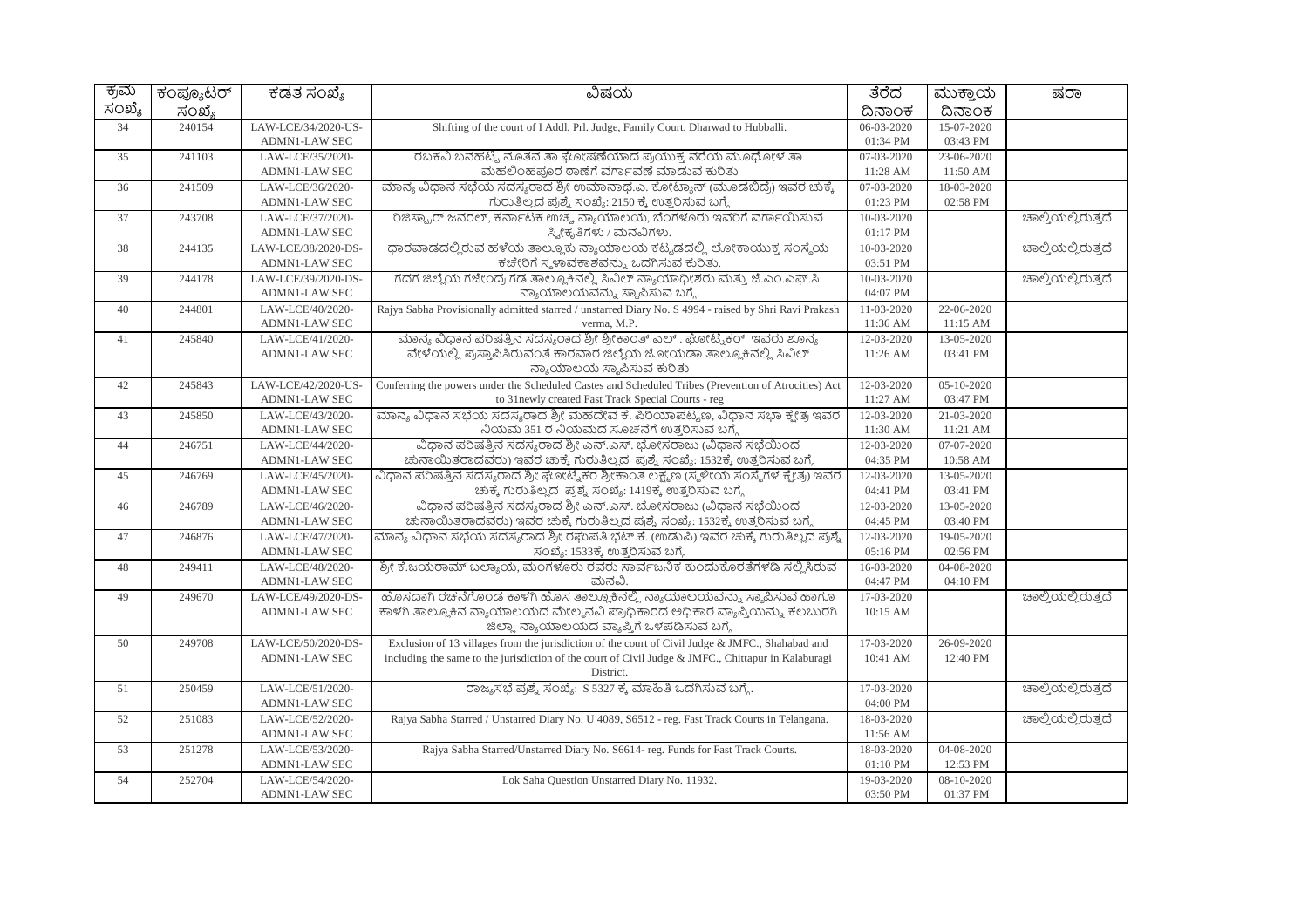| ಕ್ರಮ   | <u>ಕಂಪ್ಯೂ</u> ಟರ್ | ಕಡತ ಸಂಖ್ಯೆ           | ವಿಷಯ                                                                                                                        | ತೆರೆದ            | ಮುಕ್ತಾಯ          | ಷರಾ                |
|--------|-------------------|----------------------|-----------------------------------------------------------------------------------------------------------------------------|------------------|------------------|--------------------|
| ಸಂಖ್ಯೆ | ಸಂಖ್ಯೆ            |                      |                                                                                                                             | ದಿನಾಂಕ           | ದಿನಾಂಕ           |                    |
| 55     | 252743            | LAW-LCE/55/2020-     | ಮಾನ್ಯ ವಿಧಾನ ಸಭೆಯ ಸದಸ್ಯರಾದ ಶ್ರೀ ಹೊಲಗೇರಿ ಡಿ.ಎಸ್. (ಲಿಂಗಸೂಗೂರು) ಇವರ ಚುಕ್ಕೆ                                                      | 19-03-2020       |                  | ಚಾಲ್ತಿಯಲ್ಲಿರುತ್ತದೆ |
|        |                   | ADMN1-LAW SEC        | ಗುರುತಿಲ್ಲದ ಪ್ರಶ್ನೆ ಸಂಖ್ಯೆ: 3399ಕ್ಕೆ ಉತ್ತರಿಸುವ ಬಗ್ಗೆ                                                                         | 04:03 PM         |                  |                    |
| 56     | 253412            | LAW-LCE/56/2020-     | Centrally Sponsored Scheme (CSS) for Development of Infrastructure Facilities for Judiciary.                                | 20-03-2020       |                  | ಚಾಲ್ತಿಯಲ್ಲಿರುತ್ತದೆ |
|        |                   | <b>ADMN1-LAW SEC</b> |                                                                                                                             | 12:07 PM         |                  |                    |
| 57     | 254472            | LAW-LCE/57/2020-DS-  | ಕಾರ್ಯದರ್ಶಿಗಳು ಕೇಂದ್ರ ಕಾರ್ಮಿಕ ಸಚಿವರಾದ ಶ್ರೀಮಾನ್ ಮಲ್ಲಿ ಕಾರ್ಜುನ ಖರ್ಗೆಯವರ ನೇಕಾರ                                                  | 21-03-2020       | 27-07-2020       |                    |
|        |                   | <b>ADMN1-LAW SEC</b> | ಹಾಗೂ ಇತರೆ ಎಲ್ಲಾ ವರ್ಗದ ಕೂಲಿ ಕಾರ್ಮಿಕರ ಸಂಪ, ಹಳೇಪಾಳ್ಯ ಅವರ ಮನವಿ ಕುರಿತು                                                           | 11:51 AM         | 02:14 PM         |                    |
| 58     | 255744            | LAW-LCE/58/2020-     | Directions given in Writ Petiton No. 22/2020 (PIL) vide order dated 06.03.2020 in Sri. P. Basavaraj                         | 23-03-2020       | 27-07-2020       |                    |
|        |                   | <b>ADMN1-LAW SEC</b> | and others V/S the State of Karnataka and others -reg                                                                       | 03:46 PM         | 03:46 PM         |                    |
| 59     | 255762            | LAW-LCE/59/2020-     | ಕೊಪ್ಪಳ ನಗರದಲ್ಲಿ ಜಿಲ್ಲಾ ನ್ಯಾಯಾಲಯಗಳ ಸಂಕೀರ್ಣ ನಿರ್ಮಾಣಕ್ಕಾಗಿ ಜಮೀನನ್ನು                                                            | 23-03-2020       | 13-08-2020       |                    |
|        |                   | <b>ADMN1-LAW SEC</b> | ಗುರುತಿಸಿಕೊಡುವ ಬಗ್ಗೆ                                                                                                         | 03:55 PM         | 05:21 PM         |                    |
| 60     | 255770            | LAW-LCE/60/2020-     | Rajya Sabha unstarred On.No. 3780- raised by Shri A.Mohammedian - reg. Faster Trial of Sexual                               | 23-03-2020       |                  | ಚಾಲ್ತಿಯಲ್ಲಿರುತ್ತದೆ |
|        |                   | <b>ADMN1-LAW SEC</b> | Offences.                                                                                                                   | 03:58 PM         |                  |                    |
| 61     | 256225            | LAW-LCE/61/2020-DS-  | ಅಧೀನ ನ್ಯಾಯಾಲಯಗಳ ಕಟ್ಟಡ ಕಾಮಗಾರಿಗಳಿಗೆ ಆಡಳಿತಾತ್ಮಕ ಅನುಮೋದನೆ ಹಾಗೂ                                                                 | 29-03-2020       |                  | ಚಾಲ್ಲಿಯಲ್ಲಿರುತ್ತದೆ |
|        |                   | <b>ADMN1-LAW SEC</b> | ಅನುದಾನ ಮಂಜೂರಾತಿ ಕುರಿತು 2020ನೇ ಸಾಲಿನಲ್ಲಿ ರಿಜಿಸ್ಟ್ರಾರ್ ಜನರಲ್ ರವರಿಂದ ಸ್ಕೀಕೃತವಾದ<br>ಪತ್ರಗಳನ್ನು ಲೋಕೋಪಯೋಗಿ ಇಲಾಖೆಗೆ ಕಳುಹಿಸುವ ಬಗ್ಗೆ | 01:40 PM         |                  |                    |
| 62     | 256518            | LAW-LCE/62/2020-     | Request to provide a new official car to the Presiding Officer, Industrial Tribunal, Hubballi - re                          | 02-04-2020       |                  | ಚಾಲ್ಲಿಯಲ್ಲಿರುತ್ತದೆ |
|        |                   | <b>ADMN1-LAW SEC</b> |                                                                                                                             | 03:50 PM         |                  |                    |
| 63     | 256520            | LAW-LCE/63/2020-     | Request to provide a new car to the Prl.Senior Civil Judge & CJM, Hassan - reg                                              | 02-04-2020       | $11 - 11 - 2020$ |                    |
|        |                   | <b>ADMN1-LAW SEC</b> |                                                                                                                             | 03:56 PM         | 01:21 PM         |                    |
| 64     | 256521            | LAW-LCE/64/2020-     | Request to provide a new car to the Presiding Officer, Labour Court, Hubballi -reg.-                                        | 02-04-2020       |                  | ಚಾಲ್ತಿಯಲ್ಲಿರುತ್ತದೆ |
|        |                   | <b>ADMN1-LAW SEC</b> |                                                                                                                             | 03:59 PM         |                  |                    |
| 65     | 256522            | LAW-LCE/65/2020-     | Request to provide a new car to the Presiding Officer, Labour Court, Hubballi -reg.-                                        | 02-04-2020       |                  | ಚಾಲ್ತಿಯಲ್ಲಿರುತ್ತದೆ |
|        |                   | <b>ADMN1-LAW SEC</b> |                                                                                                                             | 04:01 PM         |                  |                    |
| 66     | 256523            | LAW-LCE/66/2020-     | Request to provide a new car to the Presiding Officer, Labour Court, Kalaburagi-reg                                         | $02 - 04 - 2020$ |                  | ಚಾಲ್ತಿಯಲ್ಲಿರುತ್ತದೆ |
|        |                   | <b>ADMN1-LAW SEC</b> |                                                                                                                             | 04:03 PM         |                  |                    |
| 67     | 256524            | LAW-LCE/67/2020-     | Request to provide pool vehicle to the Family Court Bengaluru-reg                                                           | 02-04-2020       |                  | ಚಾಲ್ತಿಯಲ್ಲಿರುತ್ತದೆ |
|        |                   | <b>ADMN1-LAW SEC</b> |                                                                                                                             | 04:05 PM         |                  |                    |
| 68     | 256525            | LAW-LCE/68/2020-     | Request to Provide a new car to the Presiding Officer, Industrial Tribunal Mysuru reg.                                      | 02-04-2020       |                  | ಚಾಲ್ತಿಯಲ್ಲಿರುತ್ತದೆ |
|        |                   | <b>ADMN1-LAW SEC</b> |                                                                                                                             | 04:07 PM         |                  |                    |
| 69     | 256526            | LAW-LCE/69/2020-     | Request to provide a new car to the Senior Civil Judge & CJM, Chikkaballapura                                               | 02-04-2020       | $25 - 09 - 2020$ |                    |
|        |                   | ADMN1-LAW SEC        |                                                                                                                             | 04:10 PM         | 04:16 PM         |                    |
| 70     | 256527            | LAW-LCE/70/2020-     | Request to provide a new car to the Presiding Officer, Labour Court, Mysuru -reg                                            | 02-04-2020       |                  | ಚಾಲ್ತಿಯಲ್ಲಿರುತ್ತದೆ |
|        |                   | <b>ADMN1-LAW SEC</b> |                                                                                                                             | 04:12 PM         |                  |                    |
| 71     | 256528            | LAW-LCE/71/2020-     | Providing a new vehicle to the use of Prl.Senior Civil Judge & CJM, Belagavi - reg                                          | $02 - 04 - 2020$ | 25-09-2020       |                    |
|        |                   | <b>ADMN1-LAW SEC</b> |                                                                                                                             | 04:14 PM         | 04:16 PM         |                    |
| 72     | 256759            | LAW-LCE/72/2020-DS-  | Creation of Driver post to Special Court for trial of CBI cases at Bengaluru City - reg. (XLVIII Addl.                      | 06-04-2020       | 14-08-2020       |                    |
|        |                   | <b>ADMN1-LAW SEC</b> | City and Sessions Judge (Spl Court for CBI cases CCN - 49).                                                                 | 11:07 AM         | 01:13 PM         |                    |
| 73     | 257052            | LAW-LCE/73/2020-DS-  | ರಿಜಿಸ್ಟ್ರಾರ್ ಜನರಲ್, ಕರ್ನಾಟಕ ಉಚ್ಮ ನ್ಯಾಯಾಲಯ ಇವರಿಂದ ಸ್ನೀಕೃತವಾದ ಪತ್ರಗಳ ಮೇಲೆ                                                     | 08-04-2020       |                  | ಚಾಲ್ಕಿಯಲ್ಲಿರುತ್ತದೆ |
|        |                   | <b>ADMN1-LAW SEC</b> | ಲೋಕೋಪಯೋಗಿ ಇಲಾಖೆಯು ಕ್ರಮ ವಹಿಸುವ ಬಗ್ಗೆ                                                                                         | 01:34 PM         |                  |                    |
| 74     | 257135            | LAW-LCE/74/2020-DS-  | Implementation of ICMS (Paperless Courts) Project by High Court of Karnataka - reg.                                         | 08-04-2020       | 15-07-2020       |                    |
|        |                   | <b>ADMN1-LAW SEC</b> |                                                                                                                             | 04:41 PM         | 07:54 PM         |                    |
| 75     | 257155            | LAW-LCE/75/2020-DS-  | Payment of BSNL bills on account of elecom provided to different Departments of Govt. of Karnataka                          | 09-04-2020       | 23-09-2020       |                    |
|        |                   | <b>ADMN1-LAW SEC</b> | $-$ reg.                                                                                                                    | 10:45 AM         | 03:34 PM         |                    |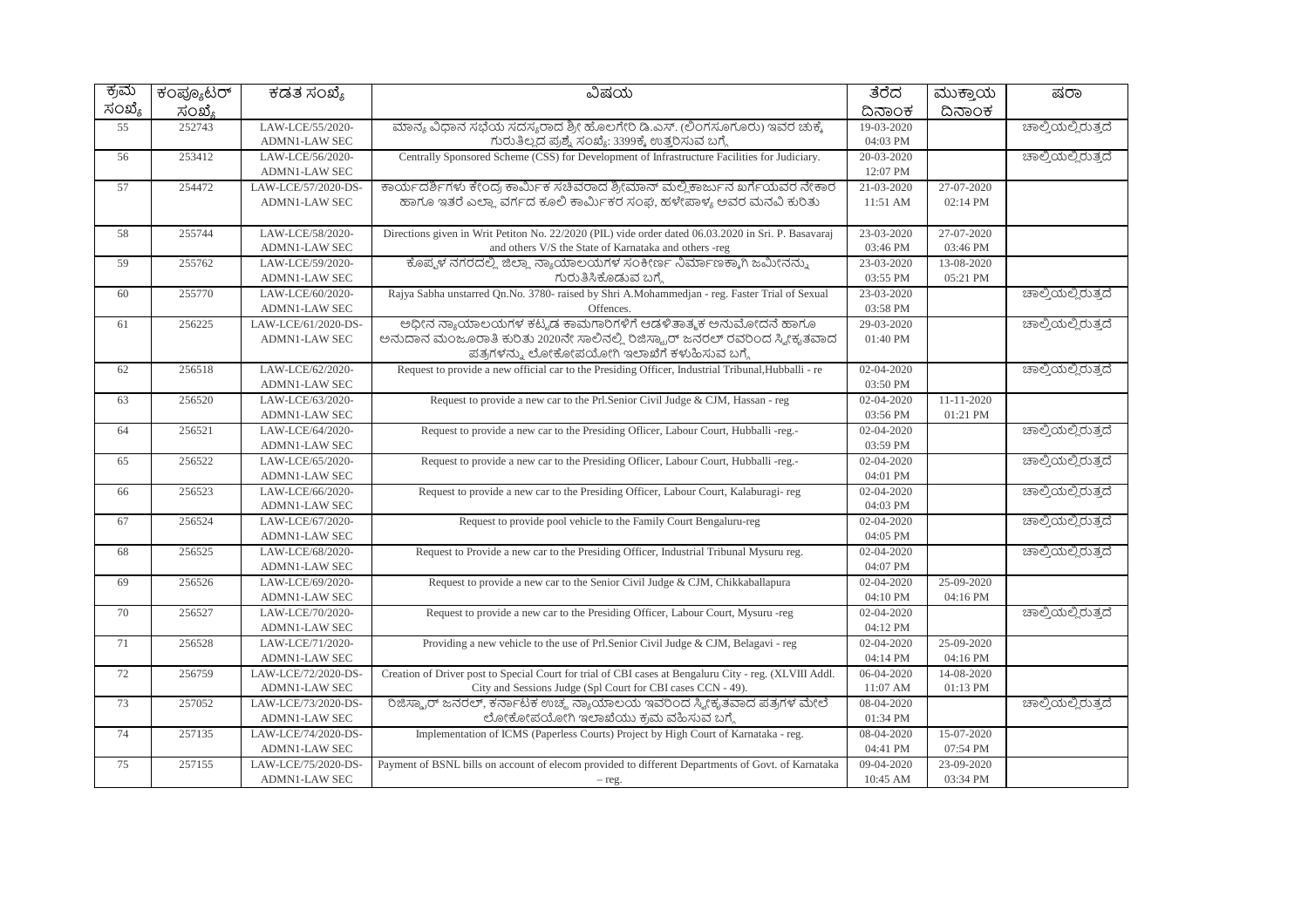| ಕ್ರಮ   | ಕಂಪ್ಯೂಟರ್ | ಕಡತ ಸಂಖ್ಯೆ           | ವಿಷಯ                                                                                                      | ತೆರೆದ            | ಮುಕ್ತಾಯ    | ಷರಾ                |
|--------|-----------|----------------------|-----------------------------------------------------------------------------------------------------------|------------------|------------|--------------------|
| ಸಂಖ್ಯೆ | ಸಂಖ್ಯೆ    |                      |                                                                                                           | ದಿನಾಂಕ           | ದಿನಾಂಕ     |                    |
| 76     | 257257    | LAW-LCE/76/2020-DS-  | Release of grants to the Horticulture Department for annual maintenance of gardens of official            | 09-04-2020       | 16-07-2020 |                    |
|        |           | <b>ADMN1-LAW SEC</b> | residence of Hon'ble judges at Nyaya Grama, Hebbal, Bengaluru, 7 Justice quarters and Judicial            | 02:44 PM         | 02:29 PM   |                    |
|        |           |                      | Academy at Race Course Road, Bangalore - reg.                                                             |                  |            |                    |
| 77     | 257303    | LAW-LCE/77/2020-DS-  | ರಿಜಿಸ್ಟ್ರಾರ್ ಜನರಲ್, ಕರ್ನಾಟಕ ಉಚ್ಮ ನ್ಯಾಯಾಲಯ ರವರಿಂದ ಸ್ನೀಕೃತವಾದ ಪತ್ರಗಳ ಕುರಿತು                                 | 09-04-2020       |            | ಚಾಲ್ಕಿಯಲ್ಲಿರುತ್ತದೆ |
|        |           | <b>ADMN1-LAW SEC</b> | ಕಂದಾಯ ಇಲಾಖೆಯು ಕ್ರಮ ಕೈಗೊಳ್ಳುವ ಬಗ್ಗೆ.                                                                       | 04:52 PM         |            |                    |
| 78     | 257314    | LAW-LCE/78/2020-DS-  | Bill towards Misc. No. 728/2009 filed against the State before the Principal City Civil Sessions and      | 09-04-2020       | 15-08-2020 |                    |
|        |           | <b>ADMN1-LAW SEC</b> | Special Judge at Bangalore Metropolitan Area (City) - reg.                                                | 07:02 PM         | 11:14 AM   |                    |
| 79     | 259925    | LAW-LCE/79/2020-     | Application u/s.197 of Cr.P.C. for grant of permission to prosecute No.4 - Shri Nakul S.S. S/o            | 27-04-2020       |            | ಚಾಲ್ತಿಯಲ್ಲಿರುತ್ತದೆ |
|        |           | <b>ADMN1-LAW SEC</b> | S.K.Sathisha, Dy. Commissioner.                                                                           | 11:21 AM         |            |                    |
| 80     | 262316    | LAW-LCE/80/2020-     | ಕೊರೊನಾ ವೈರಸ್ ಸಾಂಕ್ರಾಮಿಕ ರೋಗವು ಹರಡದಂತೆ ಕಟ್ಟುನಿಟ್ಟಿನ ಕ್ರಮ ಕೈಗೊಳ್ಳುವ ಬಗ್ಗೆ.                                  | 05-05-2020       | 27-07-2020 |                    |
|        |           | <b>ADMN1-LAW SEC</b> |                                                                                                           | 02:37 PM         | 11:58 AM   |                    |
| 81     | 267055    | LAW-LCE/81/2020-     | PFMS ಅಡಿಯಲ್ಲಿ ಕೇಂದ್ರ ಸರ್ಕಾರದ ವಿವಿಧ ಯೋಜನೆಗಳ ಅನುದಾನದ ಕುರಿತು ಮಾಹಿತಿಯನ್ನು                                     | 14-05-2020       |            | ಚಾಲ್ಕಿಯಲ್ಲಿರುತ್ತದೆ |
|        |           | <b>ADMN1-LAW SEC</b> | ಅಳವಡಿಸುವ ಕುರಿತು.                                                                                          | 11:34 AM         |            |                    |
| 82     | 267572    | LAW-LCE/82/2020-     | Video Conference Meeting on 19.05.2020 with Registrars General of High Courts and Law / PWD               | 14-05-2020       | 16-10-2020 |                    |
|        |           | <b>ADMN1-LAW SEC</b> | Secretaries of State Governments / UT Administration.                                                     | 03:27 PM         | 11:46 AM   |                    |
| 83     | 269180    | LAW-LCE/83/2020-DS-  | Updation of PFMS 2020-2021 – details of Central Schemes relating to Law Department-reg                    | 15-05-2020       | 16-05-2020 |                    |
|        |           | <b>ADMN1-LAW SEC</b> |                                                                                                           | 03:33 PM         | 02:36 PM   |                    |
| 84     | 274035    | LAW-LCE/84/2020-     | Framing of "Rules for Video Conferencing for Courts" - reg.                                               | 22-05-2020       | 16-09-2020 |                    |
|        |           | <b>ADMN1-LAW SEC</b> |                                                                                                           | 04:16 PM         | 03:55 PM   |                    |
| 85     | 274297    | LAW-LCE/85/2020-US-  | ಹೊಸದಾಗಿ ಘೋಷಣೆ ಮಾಡಿದ ಕುಕನೂರ ತಾಲ್ಲೂಕ (ಕೊಪ್ಪಳ ಜಿಲ್ಲೆ) ಯಲ್ಲಿ ನ್ಯಾಯಾಲಯಗಳನ್ನು                                   | $26 - 05 - 2020$ |            | ಚಾಲ್ತಿಯಲ್ಲಿರುತ್ತದೆ |
|        |           | <b>ADMN1-LAW SEC</b> | ಸ್ಮಾಪಿಸಿ ಕಾರ್ಯಾರಂಭ ಮಾಡುವ ಕುರಿತು.                                                                          | 11:49 AM         |            |                    |
| 86     | 274485    | LAW-LCE/86/2020-     | Amendment to the Karnataka Court Fees and Suits Valuation Act 1958 and the Karnataka Court Fees           | 26-05-2020       |            | ಚಾಲ್ಲಿಯಲ್ಲಿರುತ್ತದೆ |
|        |           | <b>ADMN1-LAW SEC</b> | and Suits Valuation Rules, 1960-reg.                                                                      | 12:58 PM         |            |                    |
| 87     | 275173    | LAW-LCE/87/2020-DS-  | ಬೆಳಗಾವಿ ಜಿಲ್ಲೆಯ ಹಾರೂಗೇರಿಯಲ್ಲಿ ದಿವಾಣಿ ಮತ್ತು ಕ್ರಿಮಿನಲ್ ನ್ಯಾಯಾಲಯ ಸ್ಥಾಪಿಸುವ ಕುರಿತು                            | 27-05-2020       | 23-09-2020 |                    |
|        |           | ADMN1-LAW SEC        |                                                                                                           | 11:40 AM         | 03:35 PM   |                    |
| 88     | 275180    | LAW-LCE/88/2020-DS-  | ಉತ್ತರ ಕನ್ನಡ ಜಿಲ್ಲೆಯ ಯಲ್ಲಾಪುರದ ನ್ಯಾಯಾಲಯ ಕಟ್ಟಡದಲ್ಲಿ ಲಿಫ್ಟ್ ಅಳವಡಿಸಲು ಬೇಕಾದ                                   | 27-05-2020       |            | ಚಾಲ್ಕಿಯಲ್ಲಿರುತ್ತದೆ |
|        |           | <b>ADMN1-LAW SEC</b> | ಅನುದಾನವನ್ನು ಮಂಜೂರು ಮಾಡುವ ಕುರಿತು                                                                           | 11:43 AM         |            |                    |
| 89     | 275558    | LAW-LCE/89/2020-     | "ನ್ಯಾಯ ವಿಕಾಸ 2.0" ವೆಬ್ ಫೋರ್ಟಲ್ ಕುರಿತು ದಿನಾಂಕ<br>04.06.2020 ರಂದು                                           | 27-05-2020       | 05-08-2020 |                    |
|        |           | ADMN1-LAW SEC        | ಆಯೋಜಿಸಲಾದ ತರಬೇತಿ ಬಗ್ಗೆ.                                                                                   | 04:05 PM         | 11:47 AM   |                    |
| 90     | 275826    | LAW-LCE/90/2020-     | ಶ್ರೀ ಕೆ.ಶ್ರೀಧರ್, ವಕೀಲರು, ಬೆಂಗಳೂರು ರವರು ಸಲ್ಲಿಸಿರುವ ಮನವಿ.                                                   | 28-05-2020       | 04-08-2020 |                    |
|        |           | <b>ADMN1-LAW SEC</b> |                                                                                                           | 11:41 AM         | 02:49 PM   |                    |
| 91     | 276356    | LAW-LCE/91/2020-DS-  | Amemdment of Section 276 of Cr.P.C. as provided under Section 275 of Cr.P.C. to facilitate                | 29-05-2020       |            | ಚಾಲ್ತಿಯಲ್ಲಿರುತ್ತದೆ |
|        |           | <b>ADMN1-LAW SEC</b> | examination of witnesses by audio-video electronic means (pertaining to Sessions cases).                  | 10:42 AM         |            |                    |
|        |           |                      |                                                                                                           |                  |            |                    |
| 92     | 277354    | LAW-LCE/92/2020-DS-  | By Changing the nomenclature of the existing Metropolitan Magistrate Mobile Traffic Court as              | 30-05-2020       | 23-06-2020 |                    |
|        |           | <b>ADMN1-LAW SEC</b> | "Metropolitan Magistrate Virtual Court, Bengaluru City" – reg.                                            | 12:34 PM         | 09:26 PM   |                    |
| 93     | 278078    | LAW-LCE/93/2020-     | ಕೊರೊನಾ ಸಾಂಕ್ರಾಮಿಕ ರೋಗ ಹರಡದಂತೆ ಜಾಗೃತಿ ಮೂಡಿಸಲು ಕ್ರಮ ಕೈಗೊಳ್ಳುವ ಬಗ್ಗೆ.                                        | 01-06-2020       | 28-07-2020 |                    |
|        |           | <b>ADMN1-LAW SEC</b> |                                                                                                           | 11:33 AM         | 04:45 PM   |                    |
| 94     | 281483    | LAW-LCE/94/2020-     | ಮಾಹಿತಿ ಹಕ್ಕು ಅಧಿನಿಯಮ 2005ರಡಿ ಶ್ರೀ ಮಂಜುನಾಥ ಸಿ.ಎಸ್. ವಕೀಲರು, ಬೆಂಗಳೂರು ರವರು<br>ಮಾಹಿತಿ ನೀಡುವಂತೆ ಕೋರಿರುವ ಬಗ್ಗೆ. | 03-06-2020       | 04-08-2020 |                    |
|        |           | <b>ADMN1-LAW SEC</b> |                                                                                                           | 04:33 PM         | 12:53 PM   |                    |
| 95     | 284610    | LAW-LCE/95/2020-     | Issuance of Corrigendum to G.O. No. LAW 137 LCE2014 dated 28.03.2016                                      | 06-06-2020       |            | ಚಾಲ್ತಿಯಲ್ಲಿರುತ್ತದೆ |
|        | 285304    | <b>ADMN1-LAW SEC</b> | ಅಸ್ತಿತ್ವದಲ್ಲಿರುವ ಕ್ರಿಮಿನಲ್ ಕಾನೂನುಗಳನ್ನು ತಿದ್ದುಪಡಿ ಮಾಡಲು ಸಲಹೆ ಸೂಚನೆಗಳನ್ನು                                  | 04:29 PM         |            |                    |
| 96     |           | LAW-LCE/96/2020-     | ನೀಡಲು ಒಂದು ಸಮಿತಿಯನ್ನು ರಚಿಸಿರುವ ಕುರಿತು.                                                                    | 08-06-2020       | 23-06-2020 |                    |
|        |           | <b>ADMN1-LAW SEC</b> |                                                                                                           | 03:34 PM         | 02:19 PM   |                    |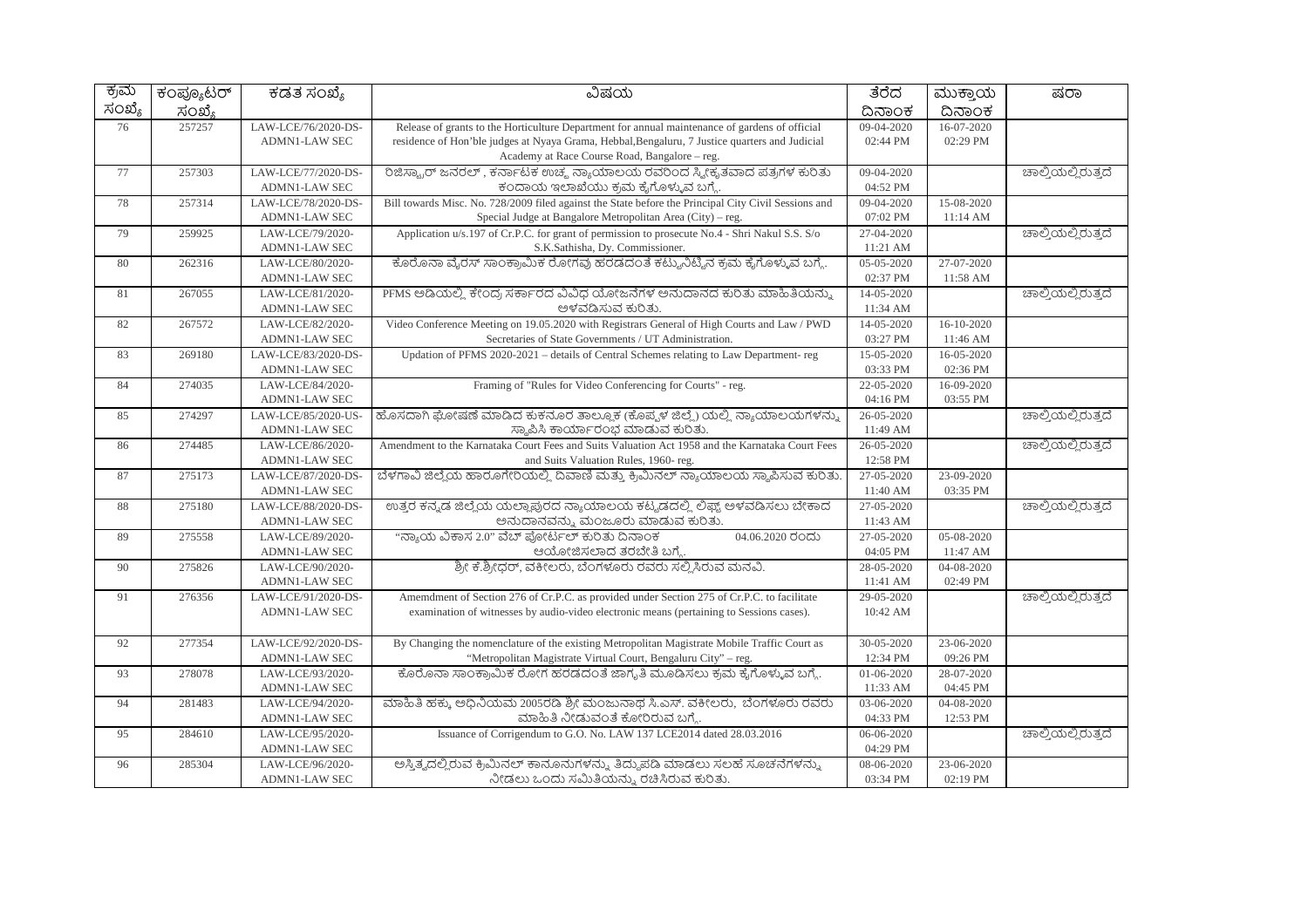| ಕ್ರಮ   | ಕಂಪ್ಯೂಟರ್ | ಕಡತ ಸಂಖ್ಯೆ                                | ವಿಷಯ                                                                                                     | ತೆರೆದ                  | ಮುಕ್ತಾಯ    | ಷರಾ                |
|--------|-----------|-------------------------------------------|----------------------------------------------------------------------------------------------------------|------------------------|------------|--------------------|
| ಸಂಖ್ಯೆ | ಸಂಖ್ಯೆ    |                                           |                                                                                                          | ದಿನಾಂಕ                 | ದಿನಾಂಕ     |                    |
| 97     | 289630    | LAW-LCE/97/2020-DS-                       | Request to take over the Gurunanak Bhavan situated at Jasma Bhavana Road/Millers Tank Bund Road,         | 12-06-2020             | 10-07-2020 |                    |
|        |           | <b>ADMN1-LAW SEC</b>                      | Vasantha Nagar, Bengaluru, temporarily for the use of judicial Depaartment-reg.                          | 04:35 PM               | 09:35 PM   |                    |
|        |           |                                           |                                                                                                          |                        |            |                    |
| 98     | 290700    | LAW-LCE/98/2020-                          | Request to permit for parking of vehicles of Advocates, who are attending the Courts at City Civil       | 16-06-2020             | 11-12-2020 |                    |
|        |           | <b>ADMN1-LAW SEC</b>                      | Court / Bengaluru Rural District Court / CMM Court and Mayo Hall Court - Reg.                            | 10:11 AM               | 05:38 PM   |                    |
|        |           |                                           |                                                                                                          |                        |            |                    |
| 99     | 290712    | LAW-LCE/99/2020-                          | Request for transfer of C.A. Site bearing No.19 and 12.00 Mtrs. Wide road adjacent to the said site at   | 16-06-2020             | 14-09-2020 |                    |
|        |           | <b>ADMN1-LAW SEC</b>                      | Channapattana Layout of Hassan Taluk to the Judicial Department-reg.                                     | 10:30 AM               | 03:46 PM   |                    |
| 100    | 291153    | LAW-LCE/100/2020-                         | Request to release the grant of Rs. 10.00 Crores under the Head of Account – 108 Machinery and           | 16-06-2020             | 14-08-2020 |                    |
|        |           | <b>ADMN1-LAW SEC</b>                      | Equipments towards the installation of CCTV Cameras in the District Judiciary as per the directions of   | 02:25 PM               | 02:38 PM   |                    |
|        |           |                                           | Hon'ble Supreme Court of India - Reg.                                                                    |                        |            |                    |
| 101    | 294859    | LAW-LCE/101/2020-                         | Conference of Governor held on 23.11.2019 and 24.11.2019                                                 | 22-06-2020             | 10-08-2020 |                    |
|        |           | <b>ADMN1-LAW SEC</b>                      |                                                                                                          | 12:24 PM               | 12:10 PM   |                    |
| 102    | 296286    | LAW-LCE/102/2020-                         | ಶ್ರೀ ಆರ್.ಬಸಪ್ಪ ಅಲಿಯಾಸ್ ಆರ್.ಬಸವರಾಜು ರವರು ಸಾರ್ವಜನಿಕ ಹಿತಾಸಕ್ತಿ ಅಡಿಯಲ್ಲಿ                                     | 24-06-2020             | 11-08-2020 |                    |
|        |           | <b>ADMN1-LAW SEC</b>                      | ಸಲ್ಲಿಸಿರುವ ಮನವಿ ಕುರಿತು.                                                                                  | 11:11 AM               | 12:49 PM   |                    |
| 103    | 298142    | LAW-LCE/103/2020-                         | ಶಿವಮೊಗ್ಗ ಜಿಲ್ಲೆಯ ವಿವಿಧ ಮನವಿದಾರರು ಸಲ್ಲಿಸಿರುವ ಮನವಿಗಳು                                                      | 26-06-2020             | 28-07-2020 |                    |
|        |           | <b>ADMN1-LAW SEC</b>                      |                                                                                                          | 11:58 AM               | 04:45 PM   |                    |
| 104    | 301892    | LAW-LCE/104/2020-                         | ಶಿವಮೊಗ್ಗ ಜಿಲ್ಲೆಯ ವಿವಿಧ ಮನವಿದಾರರು ಸಲ್ಲಿಸಿರುವ ಮನವಿಗಳು.                                                     | 03-07-2020             | 10-08-2020 |                    |
|        |           | <b>ADMN1-LAW SEC</b>                      |                                                                                                          | 02:27 PM               | 11:11 AM   |                    |
| 105    | 305800    | LAW-LCE/105/2020-                         | Amendment to Karnataka High Court Rules, 1959 (sub-Rule (2) of Rule 14 of Chapter XII) regarding         | 10-07-2020             |            | ಚಾಲ್ತಿಯಲ್ಲಿರುತ್ತದೆ |
|        |           | <b>ADMN1-LAW SEC</b>                      | examination of Memorandum of Appeal, Petition, application and affidavit.                                | 02:54 PM               |            |                    |
|        |           |                                           |                                                                                                          |                        |            |                    |
| 106    | 305955    | LAW-LCE/106/2020-                         | Amendment to Rule 9 of Chapter XVII of the Karnataka High Court Rules, 1959 for issuance of free         | 10-07-2020             |            | ಚಾಲ್ತಿಯಲ್ಲಿರುತ್ತದೆ |
|        |           | ADMN1-LAW SEC                             | certified copy of the Judgment in Criminal cases on an application made by the State Public Prosecutor,  | 04:40 PM               |            |                    |
|        |           |                                           | where the State Government for an office of the State Government is a party to the criminal proceedings. |                        |            |                    |
|        |           |                                           |                                                                                                          |                        |            |                    |
| 107    | 306268    | LAW-LCE/107/2020-                         | ರಾಜ್ಯದ ವಿವಿಧ ಇಲಾಖೆಗಳ ಕಾರ್ಯಕ್ರಮಗಳ ಭೌತಿಕ ಅಂಕಿ ಅಂಶಗಳ ಮಾಹಿತಿಯನ್ನು ನೇರವಾಗಿ                                    | 13-07-2020             |            | ಚಾಲ್ತಿಯಲ್ಲಿರುತ್ತದೆ |
|        |           | <b>ADMN1-LAW SEC</b>                      | ಭಾರತ/ರಾಜ್ಯ ಸರ್ಕಾರದ ಅಂತರ್ಜಾಲಗಳಿಂದ ಪಡೆಯುವ ಕುರಿತು.                                                          | 01:22 PM               |            |                    |
| 108    | 308282    | LAW-LCE/108/2020-DS-                      | Amendment to Rule 2 Chapter XII of Karnataka High Court Rule, 1959 - reg.                                | 20-07-2020             |            | ಚಾಲ್ತಿಯಲ್ಲಿರುತ್ತದೆ |
|        |           | <b>ADMN1-LAW SEC</b>                      |                                                                                                          | 02:32 PM               |            |                    |
| 109    | 311239    | LAW-LCE/109/2020-DS-                      | Widening the jurisdiction of Gram Nyayalayas and increasing the powers of Nyayadhikari - reg.            | 27-07-2020             |            | ಚಾಲ್ಕಿಯಲ್ಲಿರುತ್ತದೆ |
|        |           | <b>ADMN1-LAW SEC</b>                      |                                                                                                          | 04:33 PM               |            |                    |
| 110    | 311395    | LAW-LCE/110/2020-DS-                      | Request for grant of sanction order for Revenue Refund.                                                  | 28-07-2020             |            | ಚಾಲ್ಲಿಯಲ್ಲಿರುತ್ತದೆ |
|        |           | <b>ADMN1-LAW SEC</b>                      |                                                                                                          | 10:54 AM               |            |                    |
| 111    | 314761    | LAW-LCE/111/2020-<br><b>ADMN1-LAW SEC</b> | Safety measures to avoid spread of COVID - 19 (Corona Virus) and providing virtual court facility reg.   | 04-08-2020             | 11-11-2020 |                    |
|        |           |                                           | ಪೊಕ್ಸೋ ಕಾಯ್ದೆ ಅನುಷ್ಠಾನ ಕುರಿತಂತೆ ಅಧ್ಯಯನ ವರದಿಗಳಿಂದ ಬಂದಂತಹ ಶಿಫಾರಸ್ಸುಗಳನ್ನು                                  | 11:36 AM               | 03:43 PM   | ಚಾಲ್ತಿಯಲ್ಲಿರುತ್ತದೆ |
| 112    | 319827    | LAW-LCE/112/2020-<br><b>ADMN1-LAW SEC</b> | ಜಾರಿಗೆ ತರುವ ಬಗ್ಗೆ.                                                                                       | 12-08-2020<br>07:53 PM |            |                    |
| 113    | 319828    | LAW-LCE/113/2020-                         | To move the Government for allotment of 5 acres of land for Locating Arbitration & Conciliation          | 12-08-2020             | 11-12-2020 |                    |
|        |           | <b>ADMN1-LAW SEC</b>                      | Centre, Bengaluru (Domestic & International) -reg.                                                       | 09:28 PM               | 05:38 PM   |                    |
| 114    | 320448    | LAW-LCE/114/2020-DS-                      | Implementation of eCourts Services Project in collaboration with the e-Committee of the Supreme          | 13-08-2020             | 10-09-2020 |                    |
|        |           | <b>ADMN1-LAW SEC</b>                      | Court of India.                                                                                          | 04:59 PM               | 12:30 PM   |                    |
| 115    | 321344    | LAW-LCE/115/2020-DS-                      | Cases pending in Courts under KPID Act - furnishing views/ suggestions on the issue of clubbing all      | 15-08-2020             |            | ಚಾಲ್ತಿಯಲ್ಲಿರುತ್ತದೆ |
|        |           | <b>ADMN1-LAW SEC</b>                      | cases of one financial entity under a single Special Court - reg.                                        | 03:53 PM               |            |                    |
| 116    | 321346    | LAW-LCE/116/2020-                         | Allotment of land belonging to Department of Horticulture 'Kolar, at an extent of 8.02 Acres for         | 15-08-2020             | 10-09-2020 |                    |
|        |           | <b>ADMN1-LAW SEC</b>                      | construction of Quarters for the Judicial officer at Kolar District-Reg.                                 | 04:27 PM               | 01:52 PM   |                    |
|        |           |                                           |                                                                                                          |                        |            |                    |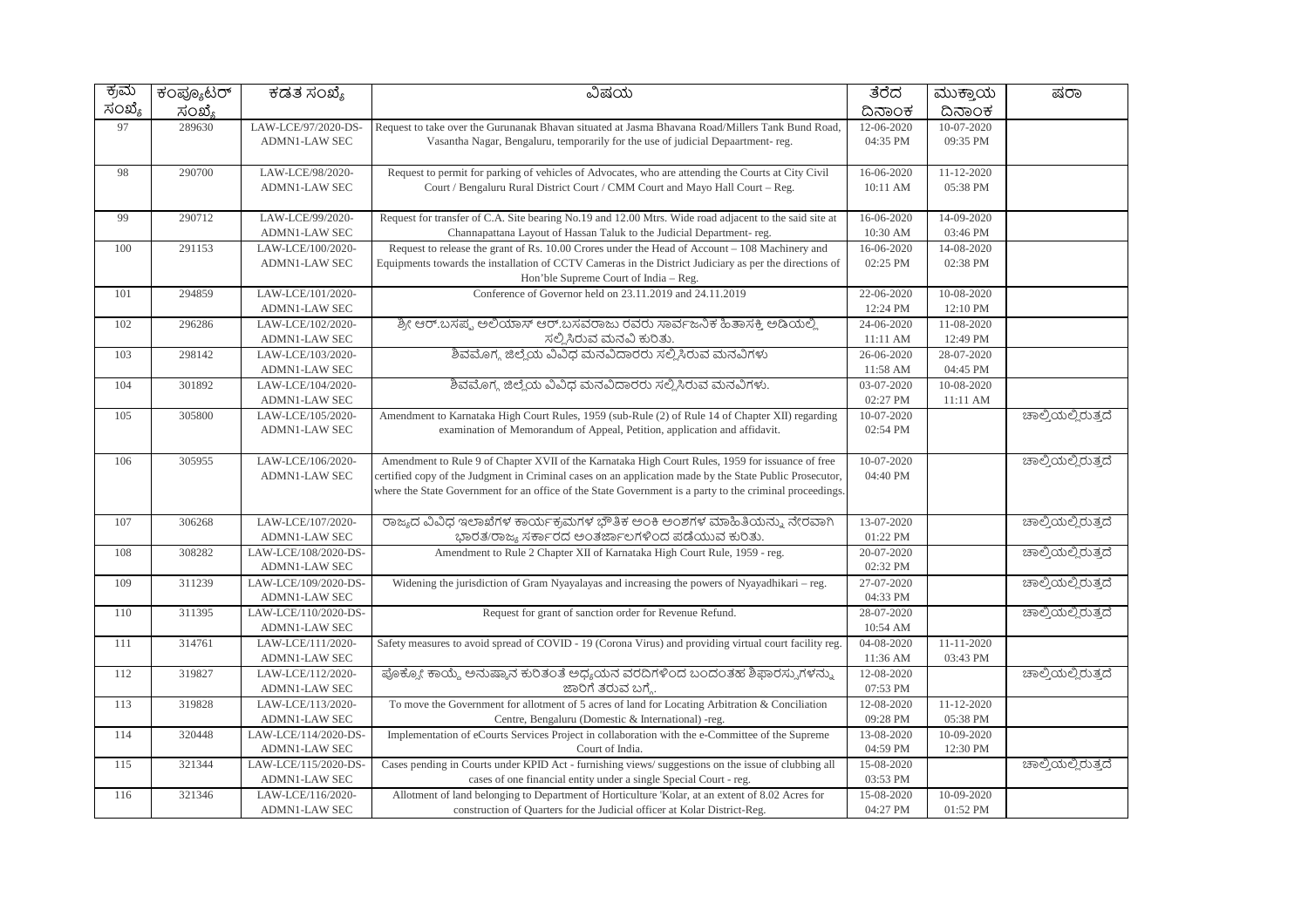| ಕ್ರಮ   | ಕಂಪ್ಯೂಟರ್ | ಕಡತ ಸಂಖ್ಯೆ           | ವಿಷಯ                                                                                                  | ತೆರೆದ            | ಮುಕ್ತಾಯ          | ಷರಾ                |
|--------|-----------|----------------------|-------------------------------------------------------------------------------------------------------|------------------|------------------|--------------------|
| ಸಂಖ್ಯೆ | ಸಂಖ್ಯೆ    |                      |                                                                                                       | ದಿನಾಂಕ           | ದಿನಾಂಕ           |                    |
| 117    | 321348    | LAW-LCE/117/2020-    | Setting up of Child Friendly Courts - W.P. No. 10208 /2018 (GM-RES) (Suo-Moto) C/W W.P. No.           | 15-08-2020       |                  | ಚಾಲ್ತಿಯಲ್ಲಿರುತ್ತದೆ |
|        |           | <b>ADMN1-LAW SEC</b> | 49954/2019 on the file of the High Court of Karnataka, Bengaluru - High Court of Karnataka Vs State   | 04:35 PM         |                  |                    |
|        |           |                      | of Karnataka & Others                                                                                 |                  |                  |                    |
| 118    | 321350    | LAW-LCE/118/2020-    | Request for sparing of playground of Govt. Arts and Science college adjacent to city civil court      | 15-08-2020       | 14-09-2020       |                    |
|        |           | <b>ADMN1-LAW SEC</b> | complex for parking the vehicles of advocates, litigants and court staff in the college premises.     | 04:51 PM         | 03:46 PM         |                    |
|        |           |                      |                                                                                                       |                  |                  |                    |
| 119    | 321356    | LAW-LCE/119/2020-    | ಮಾನ್ಯ ಕರ್ನಾಟಕ ವಿಧಾನ ಪರಿಷತ್ತಿನ ಸದಸ್ಯರಾದ ಶ್ರೀ ಬಸವರಾಜ ಶಿವಲಿಂಗಪ್ಪ ಹೊರಟ್ಟಿ(ಶಿಕ್ಷಕರ                         | 15-08-2020       | $11 - 12 - 2020$ |                    |
|        |           | ADMN1-LAW SEC        | ಕ್ಮೇತ್ರ) ಇವರ ಚುಕ್ಕೆ ಗುರುತಿನ ಪ್ರಶ್ನೆ ಸಂಖ್ಯೆ:123(1107)ಕ್ಕೆ ಕಾನೂನು ಇಲಾಖೆಗೆ ಸಂಬಂಧಿಸಿದಂತೆ                  | 07:40 PM         | 05:39 PM         |                    |
|        |           |                      | ಮಾಹಿತಿ ಒದಗಿಸುವ ಕುರಿತು (ಉತ್ತರ ಕರ್ನಾಟಕದಲ್ಲಿ ಉಚ್ಮ ನ್ಯಾಯಾಲಯದ ಪೀಠ ಸ್ಥಾಪನೆ ಮತ್ತು                            |                  |                  |                    |
|        |           |                      | ಕರ್ನಾಟಕದ ಉಚ್ಚ ನ್ಯಾಯಾಲಯದಲ್ಲಿನ ಎಲ್ಲಾ ನಡವಳಿಕೆಗಳು ರಾಜ್ಯದ ಅಧಿಕೃತ ಭಾಷೆಯಾದ                                   |                  |                  |                    |
|        |           |                      | ಕನ್ನಡದಲ್ಲಿ ನಡೆಸುವ ಬಗ್ಗೆ)                                                                              |                  |                  |                    |
| 120    | 321357    | LAW-LCE/120/2020-    | ರಾಜ್ಯದಲ್ಲಿ ಹೈಕೋರ್ಟ್ ಬೆಂಚ್ಗಳನ್ನು ಸ್ಥಾಪಿಸಲು ಮತ್ತು ಸರ್ಕಾರಿ ಆಡಳಿತದಲ್ಲಿ ಸಂವಾದದ                             | $15 - 08 - 2020$ | $10-09-2020$     |                    |
|        |           | <b>ADMN1-LAW SEC</b> | ವಿಧಾನವನ್ನು ಅಳವಡಿಸಿಕೊಳ್ಳುವ ಕುರಿತು.                                                                     | 07:42 PM         | 01:52 PM         |                    |
| 121    | 321358    | LAW-LCE/121/2020-    | ಪ್ರಮುಖ ಇಂಟರ್ನ್ಶಿಪ್ ಯೋಜನೆಗಳ ಕುರಿತು.                                                                    | 15-08-2020       | 11-12-2020       |                    |
|        |           | <b>ADMN1-LAW SEC</b> |                                                                                                       | 07:44 PM         | 03:34 PM         |                    |
| 122    | 325224    | LAW-LCE/122/2020-    | ರಿಜಿಸ್ಟ್ರಾರ್ ಜನರಲ್, ಕರ್ನಾಟಕ ಉಚ್ಚ ನ್ಯಾಯಾಲಯ ಇವರಿಗೆ ಕಳುಹಿಸುವ / ವರ್ಗಾಯಿಸುವ                                | 24-08-2020       |                  | ಚಾಲ್ತಿಯಲ್ಲಿರುತ್ತದೆ |
|        |           | <b>ADMN1-LAW SEC</b> | ಸ್ತ್ರೀಕೃತಿಗಳು.                                                                                        | 11:05 AM         |                  |                    |
| 123    | 325299    | LAW-LCE/123/2020-    | ಶ್ರೀ ಸ್ನೇಹಮಯಿ ಕೃಷ್ಣ ರವರು ಮಾಹಿತಿ ಹಕ್ಕು ಅಧಿನಿಯಮದಡಿ ಸಲ್ಲಿಸಿರುವ ಮನವಿ ಕುರಿತು.                              | 24-08-2020       | 22-09-2020       |                    |
|        |           | <b>ADMN1-LAW SEC</b> |                                                                                                       | 11:52 AM         | 04:30 PM         |                    |
| 124    | 328386    | LAW-LCE/124/2020-    | ಅಗ್ರಿಗೋಲ್ಡ್ ಕಂಪನಿಯಿಂದ ವಂಚನೆಗೊಳಗಾದ ಕರ್ನಾಟಕದ ಗ್ರಾಹಕರು ಮತ್ತು ನೊಂದ                                        | 28-08-2020       |                  | ಚಾಲ್ತಿಯಲ್ಲಿರುತ್ತದೆ |
|        |           | <b>ADMN1-LAW SEC</b> | ಪ್ರತಿನಿಧಿಗಳಿಗೆ ನ್ಯಾಯ ನೀಡುತ್ತಿರುವಲ್ಲಿ ಆಗುತ್ತಿರುವ ವಿಳಂಬ ಕುರಿತು ಕ್ರಮ ಕೈಗೊಳ್ಳುವ ಬಗ್ಗೆ.                    | 10:55 AM         |                  |                    |
| 125    | 328883    | LAW-LCE/125/2020-    | ಸೆವೆನ್ ಹಿಲ್ನ್ ಸೌಹಾರ್ದ ಸಹಕಾರ ಕೋ ಆಪರೇಟಿವ್ ಪ್ರೈವೇಟ್ ಲಿ. ಸಂಸ್ಮೆಯ ವಿರುದ್ಧ ಕರನಾಡಕ                           | 28-08-2020       | 24-11-2020       |                    |
|        |           | <b>ADMN1-LAW SEC</b> | ಹಣಕಾಸು ಸಂಸ್ಥೆಗಳ ರೇವಣಿದಾರರ ಹಿತ ಸಂರಕ್ಷಣಾ ಕಾಯ್ದೆ-2004ರನ್ನಯ ಕ್ರಮವಹಿಸುವ ಕುರಿತು.                            | 03:55 PM         | 04:43 PM         |                    |
|        |           |                      |                                                                                                       |                  |                  |                    |
| 126    | 332881    | LAW-LCE/126/2020-    | Request to appoint a regulator and Vigilance Commission to check the excesses and irregularities and  | 03-09-2020       | 16-10-2020       |                    |
|        |           | <b>ADMN1-LAW SEC</b> | to control the advocates of Trial Court and High court and Supreme Court of India etc                 | 04:38 PM         | 01:20 PM         |                    |
|        |           |                      |                                                                                                       |                  |                  |                    |
| 127    | 332920    | LAW-LCE/127/2020-    | ಮಾಹಿತಿ ಹಕ್ಕು ಅಧಿನಿಯಮ 2005ರಡಿ ಶ್ರೀ ಗೌತಮ್ ಅಗರ್ವಾಲ್, ಇವರು ಮಾಹಿತಿ ಕೋರಿರುವ ಬಗ್ಗೆ                           | 03-09-2020       | 03-10-2020       |                    |
|        |           | <b>ADMN1-LAW SEC</b> |                                                                                                       | 04:56 PM         | 05:10 PM         |                    |
| 128    | 334688    | LAW-LCE/128/2020-    | ನೂತನ ಇಳಕಲ್ ತಾಲೂಕು ಕ್ಷೇತ್ರದಲ್ಲಿ ಹೊಸದಾಗಿ ಜೆ ಎಂ ಎಫ್ ಸಿ ನ್ಯಾಯಾಲಯ ಕಟ್ಟಡ                                    | 07-09-2020       |                  | ಚಾಲ್ತಿಯಲ್ಲಿರುತ್ತದೆ |
|        |           | <b>ADMN1-LAW SEC</b> | ನಿರ್ಮಾಣ ಮಾಡಲು ಅನುದಾನ ಮಂಜೂರು ಮಾಡುವ ಕುರಿತು.                                                             | 10:39 AM         |                  |                    |
| 129    | 335950    | LAW-LCE/129/2020-    | To create infrastructure facilities for High Courts.                                                  | 08-09-2020       |                  | ಚಾಲ್ಲಿಯಲ್ಲಿರುತ್ತದೆ |
|        |           | <b>ADMN1-LAW SEC</b> |                                                                                                       | 04:01 PM         |                  |                    |
| 130    | 336233    | LAW-LCE/130/2020-    | RTI Application of Sri. Vikas Chand Agarwal                                                           | 09-09-2020       | 14-10-2020       |                    |
|        |           | <b>ADMN1-LAW SEC</b> |                                                                                                       | 11:04 AM         | 12:33 PM         |                    |
| 131    | 336543    | LAW-LCE/131/2020-DS- | Request to create a new Head of Account for the Grama Nyayalayas and Special Courts for trail of      | 09-09-2020       |                  | ಚಾಲ್ತಿಯಲ್ಲಿರುತ್ತದೆ |
|        |           | <b>ADMN1-LAW SEC</b> | Criminal Cases involving elected MPs & MLAs of Karnataka – reg.                                       | 02:29 PM         |                  |                    |
| 132    | 336723    | LAW-LCE/132/2020-    | Providing a vehicle to Presiding Officer, Labour Court, D.K.Mangaluru - reg.                          | 09-09-2020       |                  | ಚಾಲ್ತಿಯಲ್ಲಿರುತ್ತದೆ |
|        |           | <b>ADMN1-LAW SEC</b> |                                                                                                       | 04:25 PM         |                  |                    |
| 133    | 337230    | LAW-LCE/133/2020-DS- | ರಾಜ್ಯದ ಎಲ್ಲಾ ಜಿಲ್ಲೆಗಳಲ್ಲಿ ಕಾರ್ಮಿಕ ನ್ಯಾಯಾಲಯಗಳನ್ನು ಸ್ಥಾಪಿಸುವ ಬಗ್ಗೆ.                                     | 10-09-2020       | 09-12-2020       |                    |
|        |           | <b>ADMN1-LAW SEC</b> |                                                                                                       | 01:10 PM         | 01:28 PM         |                    |
| 134    | 338881    | LAW-LCE/134/2020-    | Transfer of Application under section 6(3) of the RTI Act filed by Sri. N.B. Anoop, Cochin.           | 14-09-2020       | 16-10-2020       |                    |
|        |           | <b>ADMN1-LAW SEC</b> |                                                                                                       | 12:18 PM         | 11:46 AM         |                    |
| 135    | 340120    | LAW-LCE/135/2020-DS- | Support and Participation for Karnataka Innovation Vision and State Ranking in India Innovation Index | 15-09-2020       |                  | ಚಾಲ್ತಿಯಲ್ಲಿರುತ್ತದೆ |
|        |           | ADMN1-LAW SEC        | $-$ reg.                                                                                              | 01:25 PM         |                  |                    |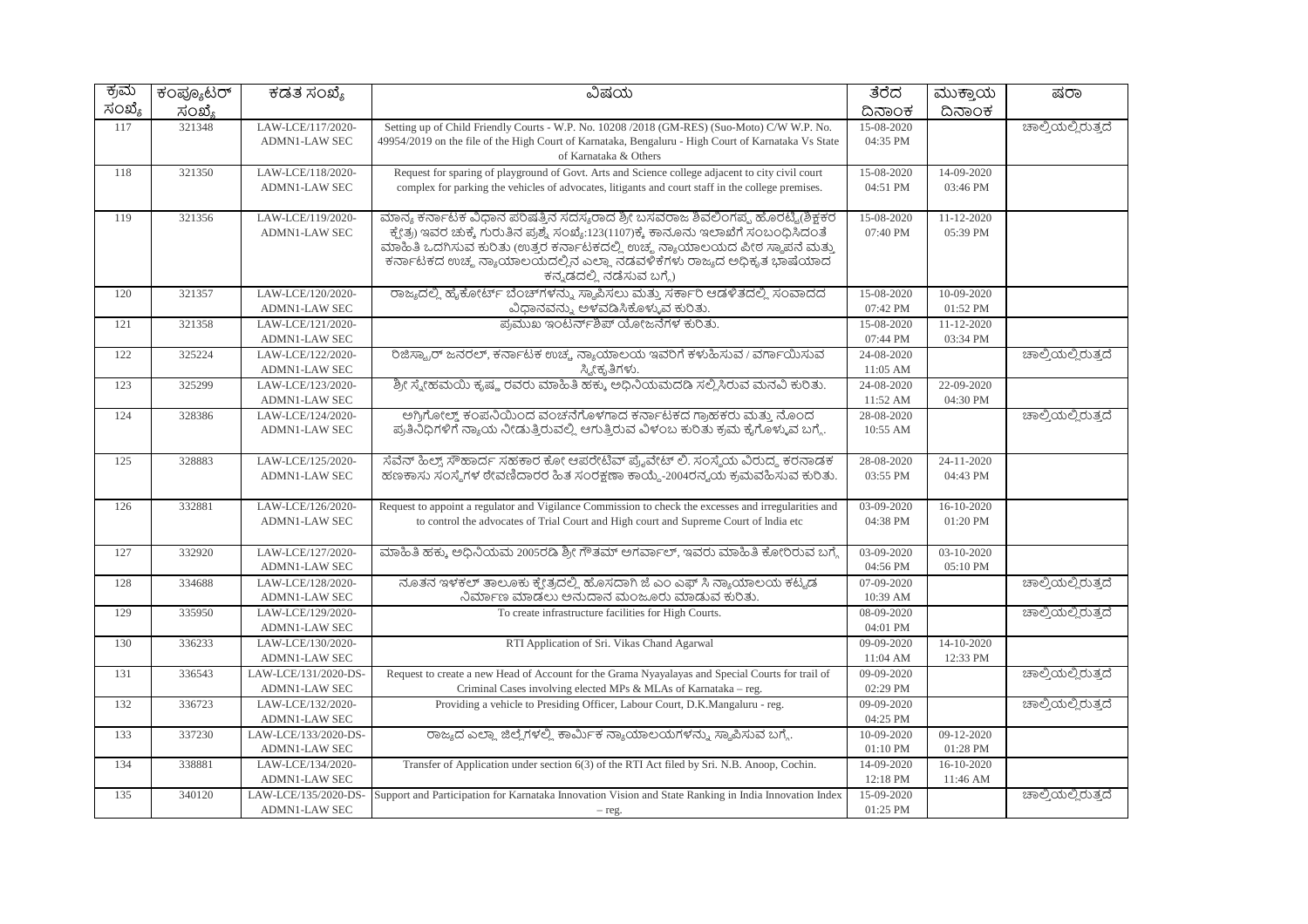| ಕ್ರಮ   | ಕಂಪ್ಯೂಟರ್ | ಕಡತ ಸಂಖ್ಯೆ                                   | ವಿಷಯ                                                                                                     | ತೆರೆದ                  | ಮುಕ್ತಾಯ    | ಷರಾ                |
|--------|-----------|----------------------------------------------|----------------------------------------------------------------------------------------------------------|------------------------|------------|--------------------|
| ಸಂಖ್ಯೆ | ಸಂಖ್ಯೆ    |                                              |                                                                                                          | ದಿನಾಂಕ                 | ದಿನಾಂಕ     |                    |
| 136    | 345096    | LAW-LCE/136/2020-DS-                         | Ease of Doing Business, State Level Business Reforms Action Plan – 2020                                  | 21-09-2020             | 17-12-2020 |                    |
|        |           | <b>ADMN1-LAW SEC</b>                         |                                                                                                          | 02:52 PM               | 04:56 PM   |                    |
| 137    | 346774    | LAW-LCE/137/2020-DS-                         | Re-designation of Special Court (XXXVI Addl. City Civil & Sessions Judge, Bengaluru City) for trial      | 22-09-2020             |            | ಚಾಲ್ಲಿಯಲ್ಲಿರುತ್ತದೆ |
|        |           | ADMN1-LAW SEC                                | of Criminal Case No. Spl. CC.No. 208/2004, against Kum, Jayalalitha - reg.                               | 04:36 PM               |            |                    |
|        |           |                                              |                                                                                                          |                        |            |                    |
| 138    | 346890    | LAW-LCE/138/2020-                            | ಮಾನ್ಯ ವಿಧಾನ ಸಭೆಯ ಸದಸ್ಯರಾದ ಶ್ರೀ ಅವನಾಶ್ ಉಮೇಶ್ ಜಾಧವ್. ಚಿಂಚೋಳಿ ಇವರ ಚುಕ್ಕೆ                                    | 22-09-2020             |            | ಚಾಲ್ತಿಯಲ್ಲಿರುತ್ತದೆ |
|        |           | <b>ADMN1-LAW SEC</b>                         | ಗುರುತಿಲ್ಲದ ಪ್ರಶ್ನೆ ಸಂಖ್ಯೆ: 1776 ಕ್ಕೆ ಉತ್ತರಿಸುವ ಬಗ್ಗೆ.                                                    | 05:12 PM               |            |                    |
| 139    | 347583    | LAW-LCE/139/2020-                            | Provisionally admitted Question for the Rajya Sabha Diary No.U1632 for reply on 22.09.2020               | 23-09-2020             |            | ಚಾಲ್ತಿಯಲ್ಲಿರುತ್ತದೆ |
|        |           | <b>ADMN1-LAW SEC</b>                         | regarding "Pending cases in Courts of the country"                                                       | 12:34 PM               |            |                    |
| 140    | 348264    | LAW-LCE/140/2020-DS-                         | ವಾಣಿಜ್ಯ ನ್ಯಾಯಾಲಯಗಳಿಗೆ ವ್ಯತ್ಯಾಸದ ಹುದ್ದೆಗಳು ಹಾಗೂ ಲೆಕ್ಕಶೀರ್ಷಿಕೆ ಒದಗಿಸುವ ಬಗ್ಗೆ.                              | 23-09-2020             |            | ಚಾಲ್ತಿಯಲ್ಲಿರುತ್ತದೆ |
|        |           | <b>ADMN1-LAW SEC</b>                         |                                                                                                          | 04:20 PM               |            |                    |
| 141    | 349434    | LAW-LCE/141/2020-                            | ಕೊರೊನಾ ವೈರಸ್ ತಡೆಗಾಗಿ ಪಿಪಿಇ ಕಿಟ್, ಮಾಸ್ಕ್ ಔಷಧಿ ಇತ್ಯಾದಿಗಳ ಖರೀದಿಯಲ್ಲಿ ನಡೆದ                                   | 24-09-2020             | 11-12-2020 |                    |
|        |           | <b>ADMN1-LAW SEC</b>                         | ಅಕ್ರಮಗಳ ಬಗ್ಗೆ ಎನ್. ಹನುಮೇಗೌಡ ಇವರು ಸಲ್ಲಿಸಿರುವ ದೂರು ಮನವಿ ಬಗ್ಗೆ                                              | 03:04 PM               | 03:34 PM   |                    |
| 142    | 350395    | LAW-LCE/142/2020-                            | Lok Sabha Un-starred Diary No. 11276 regarding Setting up of Fast Track Courts.                          | 25-09-2020             |            | ಚಾಲ್ತಿಯಲ್ಲಿರುತ್ತದೆ |
|        | 352581    | <b>ADMN1-LAW SEC</b>                         | Filing of statement of objections in Petition for Special Leave to Appeal (Civil) No.8534 of 2020 on the | 01:05 PM               |            | ಚಾಲ್ಲಿಯಲ್ಲಿರುತ್ತದೆ |
| 143    |           | LAW-LCE/143/2020-<br><b>ADMN1-LAW SEC</b>    | file of the Hon'ble Supreme Court of India. New Delhi in the matter of Puttige R.Ramesh & Others V/s.    | 29-09-2020<br>11:19AM  |            |                    |
|        |           |                                              | High Court of Karnataka and others.                                                                      |                        |            |                    |
| 144    | 353237    | LAW-LCE/144/2020-                            | ಶ್ರೀ ಜಕ್ಕಾ ವಿನೋದ ಕುಮಾರ್ ರೆಡ್ಡಿ, ಬ್ಯಾಂಕಾಕ್, ಥೈಲ್ಯಾಂಡ್ ರವರ ಮನವಿ ಕುರಿತು.                                    | 29-09-2020             | 11-11-2020 |                    |
|        |           | <b>ADMN1-LAW SEC</b>                         |                                                                                                          | 04:19 PM               | 01:29 PM   |                    |
| 145    | 354484    | LAW-LCE/145/2020-                            | Centrally Sponsored Scheme (CSS) for Development of Infrastructure Facilities for the Judiciary -        | $01 - 10 - 2020$       |            | ಚಾಲ್ತಿಯಲ್ಲಿರುತ್ತದೆ |
|        |           | <b>ADMN1-LAW SEC</b>                         | Guidelines for Flexi-Funds-reg - State Level Sanctioning Committee (SLSC).                               | 12:34 PM               |            |                    |
| 146    | 356686    | LAW-LCE/146/2020-                            | Approval of Notification with regard to amendment to Rule 3(1) of Chapter V of the Karnataka             | 06-10-2020             |            | ಚಾಲ್ಲಿಯಲ್ಲಿರುತ್ತದೆ |
|        |           | <b>ADMN1-LAW SEC</b>                         | Criminal Rules of Practice, 1968.                                                                        | 12:48 PM               |            |                    |
| 147    | 361363    | LAW-LCE/147/2020-                            | ಕಾನೂನು ಇಲಾಖೆಯ ಅಧಿಕಾರಿಗಳ ಆಪ್ತಶಾಖೆಗಳಲ್ಲಿ ನಡೆದ ಸಭೆಗಳಿಗೆ ನೀಡಿದ ಕಾಫಿ, ಟೀ ಹಾಗೂ                                 | 14-10-2020             |            | ಚಾಲ್ಲಿಯಲ್ಲಿರುತ್ತದೆ |
|        |           | <b>ADMN1-LAW SEC</b>                         | ಅಲ್ಯೋಪಹಾರಗಳಿಗೆ ವೆಚ್ಚ ಮಾಡಿರುವ ಬಿಲ್ಲಿನ ಮೊತ್ತ ಮರುಪಾವತಿಗಾಗಿ ಸರ್ಕಾರಿ ಆದೇಶ                                     | 10:49 AM               |            |                    |
|        |           |                                              | ಹೊರಡಿಸುವ ಕುರಿತು.                                                                                         |                        |            |                    |
| 148    | 362829    | LAW-LCE/148/2020-DS-                         | Establishment of one more Special Court exclusively to deal with Criminal Cases related to elected       | 16-10-2020             |            | ಚಾಲ್ತಿಯಲ್ಲಿರುತ್ತದೆ |
|        |           | <b>ADMN1-LAW SEC</b>                         | MPs / MLAs in the State of Karnataka in Bengaluru.                                                       | 10:39 AM               |            |                    |
| 149    | 364107    | LAW-LCE/149/2020-                            | Issuance of Notification constituting Juvenile Justice Boards.                                           | 17-10-2020             |            | ಚಾಲ್ಲಿಯಲ್ಲಿರುತ್ತದೆ |
|        |           | <b>ADMN1-LAW SEC</b>                         |                                                                                                          | 04:09 PM               |            |                    |
| 150    | 364117    | LAW-LCE/150/2020-                            | ಉಡುಪಿ ಜಿಲ್ಲೆ ಬೈಂದೂರಿನಲ್ಲಿ ನ್ಯಾಯಾಲಯ ಸ್ಥಾಪನೆ ಮಾಡುವ ಬಗ್ಗೆ.                                                  | 17-10-2020             |            | ಚಾಲ್ಲಿಯಲ್ಲಿರುತ್ತದೆ |
|        |           | <b>ADMN1-LAW SEC</b>                         |                                                                                                          | 04:19 PM               |            |                    |
| 151    | 364783    | LAW-LCE/151/2020-                            | ರಾಜ್ಯದಲ್ಲಿ ಹೊಸದಾಗಿ ರಚನೆಗೊಂಡ 39 ತಾಲ್ಲೂಕುಗಳಲ್ಲಿ ಸಿವಿಲ್ ನ್ಯಾಯಾಧೀಶರ                                          | 19-10-2020             |            | ಚಾಲ್ತಿಯಲ್ಲಿರುತ್ತದೆ |
|        |           | <b>ADMN1-LAW SEC</b>                         | ನ್ಯಾಯಾಲಯಗಳನ್ನು ಸ್ಥಾಪಿಸುವ ಕುರಿತು.                                                                         | 04:27 PM               |            |                    |
| 152    | 369209    | LAW-LCE/152/2020-DS-<br><b>ADMN1-LAW SEC</b> | Request for release of additional grants towards payment of Service Tax to City Civil Court Building     | 29-10-2020<br>03:47 PM |            | ಚಾಲ್ತಿಯಲ್ಲಿರುತ್ತದೆ |
|        | 369240    | LAW-LCE/153/2020-DS-                         | reg<br>ಕೋವಿಡ್ ಬಗ್ಗೆ ಅರಿವು ಮೂಡಿಸಲು ಕಾರ್ಯಕ್ರಮಗಳನ್ನು ಹಮ್ಮಿಕೊಂಡು ಅನುಷ್ಠಾನ ಪ್ರಗತಿ                             | 29-10-2020             |            | ಚಾಲ್ತಿಯಲ್ಲಿರುತ್ತದೆ |
| 153    |           | <b>ADMN1-LAW SEC</b>                         | ವಿವರವನ್ನು ಒದಗಿಸುವ ಬಗ್ಗೆ.                                                                                 | 04:05 PM               |            |                    |
| 154    | 370348    | LAW-LCE/154/2020-                            | Request to accord permission for purchasing of seven New Innova Crysta ZX 7s MT cars for use of          | 03-11-2020             |            | ಚಾಲ್ತಿಯಲ್ಲಿರುತ್ತದೆ |
|        |           | <b>ADMN1-LAW SEC</b>                         | Hon'ble Judges-reg.                                                                                      | 11:11 AM               |            |                    |
| 155    | 370873    | LAW-LCE/155/2020-DS-                         | ಕರ್ನಾಟಕ ನ್ಯಾಯಾಂಗ ಅಕಾಡೆಮಿಯ ಹೊಸ ಕಟ್ಟಡ ನಿರ್ಮಾಣಕ್ಕೆ ಅನುದಾನ ಬಿಡುಗಡೆ ಮಾಡುವ                                     | $03 - 11 - 2020$       |            | ಚಾಲ್ತಿಯಲ್ಲಿರುತ್ತದೆ |
|        |           | <b>ADMN1-LAW SEC</b>                         | ಬಗ್ಗೆ                                                                                                    | 04:03 PM               |            |                    |
| 156    | 371320    | LAW-LCE/156/2020-                            | ಕೊಪ್ಪಳ ಜಿಲ್ಲೆಗೆ ಪ್ರತ್ಯೇಕ ನೂತನ ಜಿಲ್ಲಾ ಮತ್ತು ಸತ್ರ ನ್ಯಾಯಾಲಯ ಸಂಕೀರ್ಣ ನಿರ್ಮಾಣ ಮಾಡಲು                           | $04 - 11 - 2020$       |            | ಚಾಲ್ತಿಯಲ್ಲಿರುತ್ತದೆ |
|        |           | <b>ADMN1-LAW SEC</b>                         | ಮಂಜೂರಾತಿ ನೀಡಿ ಅನುದಾನ ಒದಗಿಸುವ ಕುರಿತು.                                                                     | 12:16 PM               |            |                    |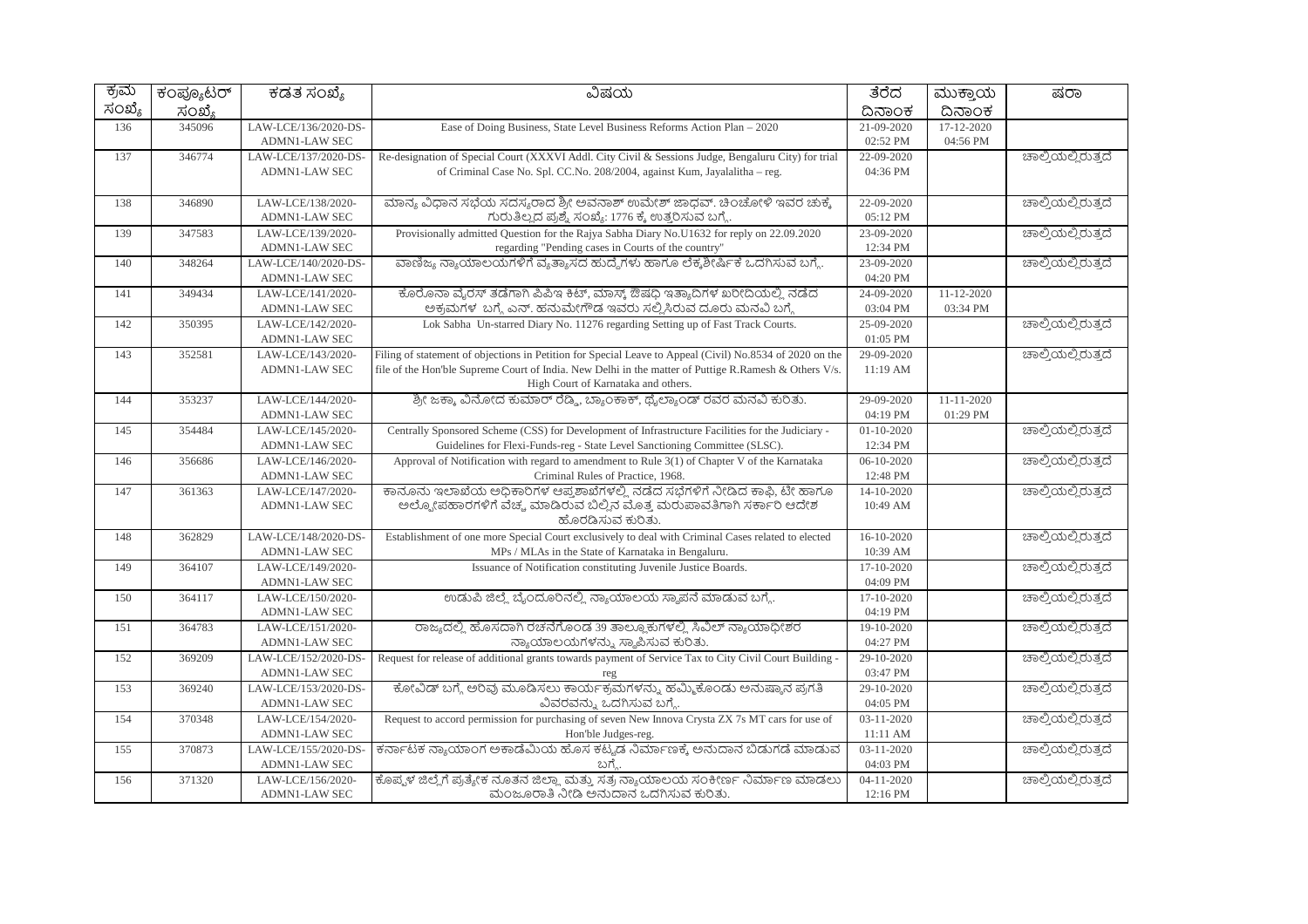| ಕ್ರಮ   | <u>ಕಂಪ್ಯೂ</u> ಟರ್ | ಕಡತ ಸಂಖ್ಯೆ           | ವಿಷಯ                                                                                                                                              | ತೆರೆದ            | ಮುಕ್ತಾಯ          | ಷರಾ                |
|--------|-------------------|----------------------|---------------------------------------------------------------------------------------------------------------------------------------------------|------------------|------------------|--------------------|
| ಸಂಖ್ಯೆ | ಸಂಖ್ಯೆ            |                      |                                                                                                                                                   | ದಿನಾಂಕ           | ದಿನಾಂಕ           |                    |
| 157    | 371365            | LAW-LCE/157/2020-    | Instead of Designated special courts to try the cases under Section 20B of the Specific Relief                                                    | $04-11-2020$     |                  | ಚಾಲ್ತಿಯಲ್ಲಿರುತ್ತದೆ |
|        |                   | <b>ADMN1-LAW SEC</b> | (Amendment) Act, 2018 - Exclusive and Dedicated special courts for infrastructure projects contract                                               | 12:33 PM         |                  |                    |
|        |                   |                      | disputes under the jurisdiction of High court.                                                                                                    |                  |                  |                    |
| 158    | 371587            | LAW-LCE/158/2020-DS- | WP No. 2020 (FR No. 12457/2020) filed by Shri Venkatachale Gowda & Others Vs Union of India and                                                   | $04 - 11 - 2020$ |                  | ಚಾಲ್ಲಿಯಲ್ಲಿರುತ್ತದೆ |
|        |                   | <b>ADMN1-LAW SEC</b> | others before the Hon'ble High Court of Karnataka, Bangalore.                                                                                     | 03:04 PM         |                  |                    |
| 159    | 372457            | LAW-LCE/159/2020-    | W.P.No.656/2019 on the file of the High Court of Karnataka, Bengaluru-Sri Gururaj Jujare V/s The                                                  | $05 - 11 - 2020$ |                  | ಚಾಲ್ಲಿಯಲ್ಲಿರುತ್ತದೆ |
|        |                   | <b>ADMN1-LAW SEC</b> | Principal Secretary to Govt., Dept. of Law Justice and Human Rights, Bengaluru and others.                                                        | 03:32 PM         |                  |                    |
|        |                   |                      |                                                                                                                                                   |                  |                  |                    |
| 160    | 372949            | LAW-LCE/160/2020-    | ಪ್ರಧಾನ ಹಿರಿಯ ಸಿವಿಲ್ ನ್ಯಾಯಾಧೀಶರು ಮತ್ತು ಸಿಜೆಎಂ, ಬಳ್ಳಾರಿ, ಕೋಲಾರ, ಉಡುಪಿ, ಉತ್ತರ                                                                        | $06 - 11 - 2020$ |                  | ಚಾಲ್ತಿಯಲ್ಲಿರುತ್ತದೆ |
|        |                   | <b>ADMN1-LAW SEC</b> | ಕನ್ನಡ – ಕಾರವಾರ, ಕೊಡಗು – ಮಡಿಕೇರಿ, ಶಿವಮೊಗ್ಗ, ಮಂಡ್ಯ, ಧಾರವಾಡ, ದಾವಣಗೆರೆ ಮತ್ತು                                                                          | 12:18 PM         |                  |                    |
|        |                   |                      | ಗದಗೆ ಇವರುಗಳಿಗೂ ರೂ.9.00 ಲಕ್ಷಗಳ ವೆಚ್ಚದಲ್ಲಿ ವಾಹನ ಖರೀದಿಸಲು ಅನುಮತಿ ನೀಡುವ ಕುರಿತು                                                                        |                  |                  |                    |
|        |                   |                      |                                                                                                                                                   |                  |                  |                    |
| 161    | 376255            | LAW-LCE/161/2020-    | Amendment to the Chapter XVII of Karnataka High Court Rules, 1959, for issuing digitally signed                                                   | 11-11-2020       |                  | ಚಾಲ್ಲಿಯಲ್ಲಿರುತ್ತದೆ |
|        |                   | <b>ADMN1-LAW SEC</b> | certified copies through online mode.                                                                                                             | 04:27 PM         |                  |                    |
| 162    | 376867            | LAW-LCE/162/2020-    | W.P. No:699/2016 Ashwini Kumar Upadhyay Vs Union of India & ANR                                                                                   | 12-11-2020       |                  | ಚಾಲ್ಲಿಯಲ್ಲಿರುತ್ತದೆ |
|        |                   | <b>ADMN1-LAW SEC</b> |                                                                                                                                                   | 03:00 PM         |                  |                    |
| 163    | 376948            | LAW-LCE/163/2020-    | Designation of the court of II Addl. District and Session Judge, Bidar sitting at Basavakalyan as special                                         | 12-11-2020       |                  | ಚಾಲ್ಲಿಯಲ್ಲಿರುತ್ತದೆ |
|        |                   | <b>ADMN1-LAW SEC</b> | court to try                                                                                                                                      | 03:41 PM         |                  |                    |
| 164    | 377823            | LAW-LCE/164/2020-    | ಕೇಂದ್ರ ಸರ್ಕಾರದ ರಾಜಾ ಭಾಷಾ ಕಾಯಿದೆ 1963ರಲ್ಲಿನ ಕಾಯ್ದೆಯಿಂದ ಕರ್ನಾಟಕಕ್ಕೆ ವಿನಾಯಿತಿ                                                                        | 13-11-2020       |                  | ಚಾಲ್ಲಿಯಲ್ಲಿರುತ್ತದೆ |
|        |                   | ADMN1-LAW SEC        | ಪಡೆಯುವ ಕುರಿತು - ಮನವಿ.                                                                                                                             | 05:18 PM         |                  |                    |
| 165    | 379736            | LAW-LCE/165/2020-    | National Judicial Data Grid (NJDG) - reg.                                                                                                         | 19-11-2020       |                  | ಚಾಲ್ತಿಯಲ್ಲಿರುತ್ತದೆ |
|        |                   | ADMN1-LAW SEC        |                                                                                                                                                   | 01:14 PM         |                  |                    |
| 166    | 380129            | LAW-LCE/166/2020-    | Amedndments to the Karnataka Court Fees and Suits Valuation Rules, 1960                                                                           | 19-11-2020       |                  | ಚಾಲ್ಲಿಯಲ್ಲಿರುತ್ತದೆ |
|        |                   | <b>ADMN1-LAW SEC</b> |                                                                                                                                                   | 05:32 PM         |                  |                    |
| 167    | 381082            | LAW-LCE/167/2020-    | ಕರ್ನಾಟಕ ಸರ್ಕಾರಕ್ಕೆ ಸಂಬಂಧಿಸಿದ ಕಾನೂನು ಪ್ರಕ್ರಿಯೆಗಳನ್ನು ನಿರ್ವಹಿಸುವ ಎರಡು ಮುಖ್ಯ                                                                         | 21-11-2020       |                  | ಚಾಲ್ತಿಯಲ್ಲಿರುತ್ತದೆ |
|        |                   | <b>ADMN1-LAW SEC</b> | ಪ್ರಸ್ತಾವನೆಗಳಾದ KiGLiMS ಮತ್ತು AGOMS ತಂತ್ರಾಂಶಗಳನ್ನು ರೂಪಿಸಿ ಕಾನೂನು ಪ್ರಕರಣಗಳ                                                                          | 12:13 PM         |                  |                    |
|        |                   |                      | ನಿರ್ವಹಣಾ ಕಾರ್ಯದಕ್ಷತೆ ಹೆಚ್ಚಿಸುವ ಬಗ್ಗೆ                                                                                                              |                  |                  |                    |
| 168    | 381315            | LAW-LCE/168/2020-DS- | Amendment to Rule 3-A of Chapter X of the Karnataka High Court Rules, 1959 -reg.                                                                  | 21-11-2020       |                  | ಚಾಲ್ತಿಯಲ್ಲಿರುತ್ತದೆ |
|        |                   | <b>ADMN1-LAW SEC</b> |                                                                                                                                                   | 01:22 PM         |                  |                    |
| 169    | 383660            | LAW-LCE/169/2020-DS- | Designation of the court of II Addl. District and Session Judge, Kalaburagi as special court to try the                                           | 25-11-2020       |                  | ಚಾಲ್ತಿಯಲ್ಲಿರುತ್ತದೆ |
|        |                   | <b>ADMN1-LAW SEC</b> | cases filed under SC & ST (Prevention of Atrocities) Act 1989 - reg.                                                                              | 12:23 PM         |                  |                    |
| 170    | 385435            | LAW-LCE/170/2020-    | W.P. No. 12973/2020 (GM-RES), on the file of HCK, Bengaluru, Sri prajwal kumar N.Y., Hassan Vs.                                                   | 27-11-2020       |                  | ಚಾಲ್ತಿಯಲ್ಲಿರುತ್ತದೆ |
|        |                   | <b>ADMN1-LAW SEC</b> | State of Karnataka and others.                                                                                                                    | 02:44 PM         |                  |                    |
| 171    | 385906            | LAW-LCE/171/2020-DS- | Operation of Proxy pool Account for GoI Releases ನ ಕುರಿತು ಮಾಹಿತಿಯನ್ನು ಒದಗಿಸುವ ಬಗ್ಗೆ.                                                              | 30-11-2020       |                  | ಚಾಲ್ತಿಯಲ್ಲಿರುತ್ತದೆ |
|        |                   | <b>ADMN1-LAW SEC</b> |                                                                                                                                                   | 10:47 AM         |                  |                    |
| 172    | 386723            | LAW-LCE/172/2020-    | ಬಾಗಲಕೋಟೆ ಜಿಲ್ಲೆಯ ಹುನಗುಂದ ತಾಲ್ಲೂಕಿನ ಅಮರಾವತಿ ಸರ್ವೆ ನಂ. 162/ಬ (3 ಎಕರೆ 18 ಕುಂಟೆ)                                                                      | $01 - 12 - 2020$ | $11 - 12 - 2020$ |                    |
|        |                   | <b>ADMN1-LAW SEC</b> | ಮತ್ತು ಸರ್ವೆ ನಂ. 220(0.22 ಕುಂಟೆ) ಜಮೀನನ್ನು ಲೀಸ್ ಆಧಾರದ ಮೇಲೆ ವಿಜಯ ಮಹಾಂತೇಶ                                                                             | 11:57 AM         | 05:38 PM         |                    |
|        |                   |                      | ವಿದ್ಯಾವರ್ಧಕ ಸಂಘ, ಹುನಗುಂದದ ಸಿ.ವಿ. ಚರಂತಿಮಠ ರೂರಲ್ ಪಾಲಿಟೆಕ್ಕಿಕ್ ಕಾಲೇಜಿಗೆ ನೀಡುವ                                                                        |                  |                  |                    |
|        |                   |                      | ಕುರಿತು.                                                                                                                                           |                  |                  |                    |
| 173    | 389316            | LAW-LCE/173/2020-    | ಮಾನ್ಯ ಸರ್ವೋಚ್ಚ ನ್ಯಾಯಾಲಯದ ರಿಟ್ ಅರ್ಜಿ ಸಂಖ್ಯೆ(ಸಿ) ಡೈರಿ ಸಂಖ್ಯೆ.10895/2020                                                                             | $04 - 12 - 2020$ |                  | ಚಾಲ್ತಿಯಲ್ಲಿರುತ್ತದೆ |
|        |                   | <b>ADMN1-LAW SEC</b> |                                                                                                                                                   | 05:24 PM         |                  |                    |
| 174    | 389522            | LAW-LCE/174/2020-    | ಮಾನ್ಯ ವಿಧಾನಸಭಾ ಸದಸ್ಯರಾದ ಶ್ರೀ ದೊಡ್ಡಗೌಡರ ಮಹಾಂತೇಶ ಬಸವಂತರಾಯ (ಕಿತ್ತೂರು)<br>ಇವರು ಮಂಡಿಸಿರುವ ಚುಕ್ಕೆ ಗುರುತಿನ ಪ್ರಶ್ನೆ ಸಂಖ್ಯೆ:330 ಕ್ಕೆ ಮಾಹಿತಿ ಒದಗಿಸುವ ಕುರಿತು | 05-12-2020       |                  | ಚಾಲ್ತಿಯಲ್ಲಿರುತ್ತದೆ |
|        |                   | <b>ADMN1-LAW SEC</b> |                                                                                                                                                   | 11:05 AM         |                  |                    |
| 175    | 389532            | LAW-LCE/175/2020-    | ಮಾನ್ಯ ವಿಧಾನಸಭಾ ಸದಸ್ಯರಾದ ಶ್ರೀ ದೊಡ್ಡನಗೌಡ ಜಿ ಪಾಟೀಲ್ (ಹುನಗುಂದ) ಇವರು                                                                                   | $05 - 12 - 2020$ |                  | ಚಾಲ್ತಿಯಲ್ಲಿರುತ್ತದೆ |
|        |                   | <b>ADMN1-LAW SEC</b> | ಮಂಡಿಸಿರುವ ಚುಕ್ಕೆ ಗುರುತಿಲ್ಲದ ಪ್ರಶ್ನೆ ಸಂಖ್ಯೆ:70 ಕ್ಕೆ ಮಾಹಿತಿ ಒದಗಿಸುವ ಕುರಿತು                                                                          | 11:09 AM         |                  |                    |
|        |                   |                      |                                                                                                                                                   |                  |                  |                    |